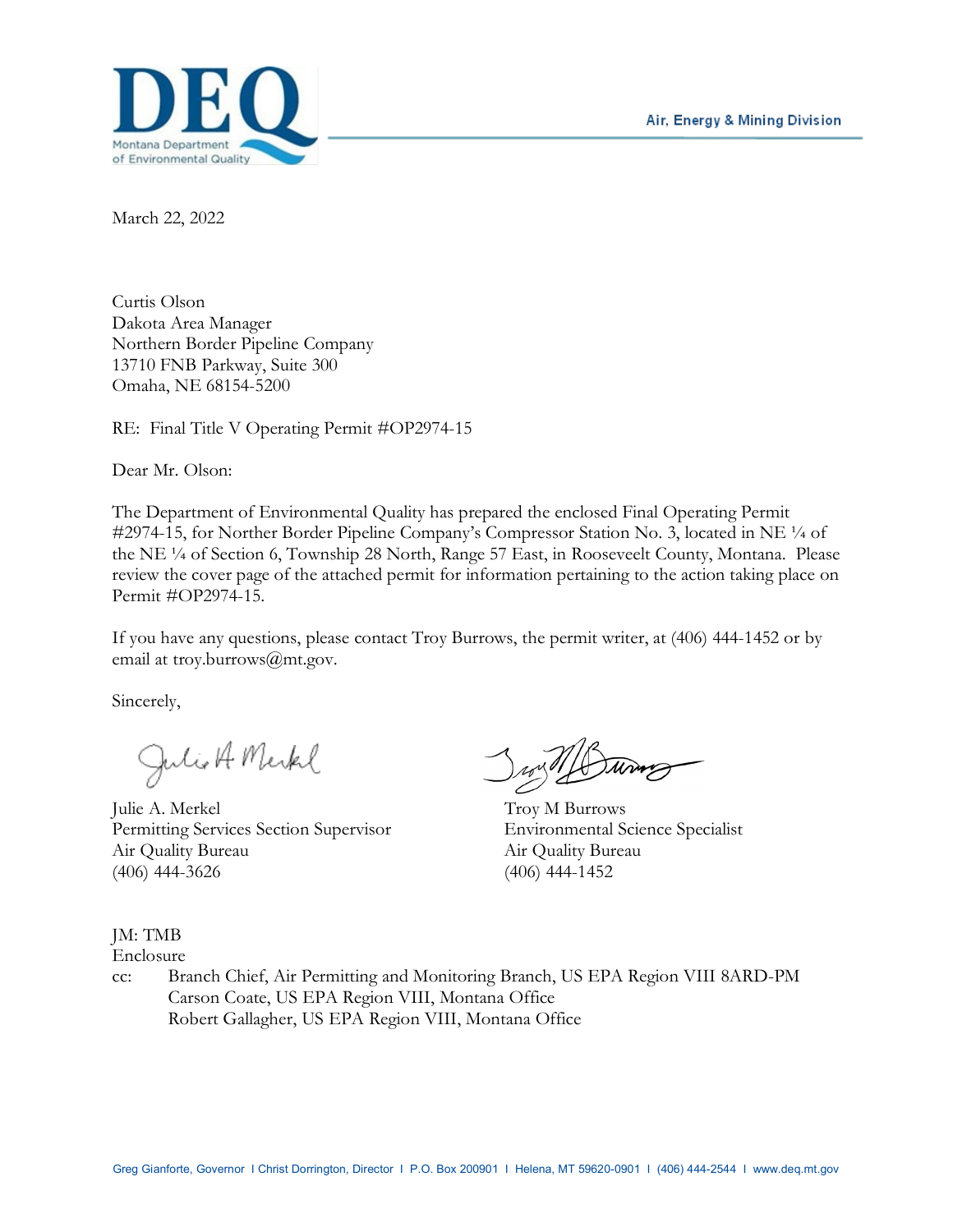## **Montana Department of Environmental Quality Air, Energy & Mining Division Air Quality Bureau**

THE

STAN

# Montana Air Quality Permit #2974-15

Northern Border Pipeline Company Compressor Station #3 13710 FNB Parkway, Suite 300 Omaha, NE 68154-5200

March 22, 2022

 $\frac{1}{2}$ a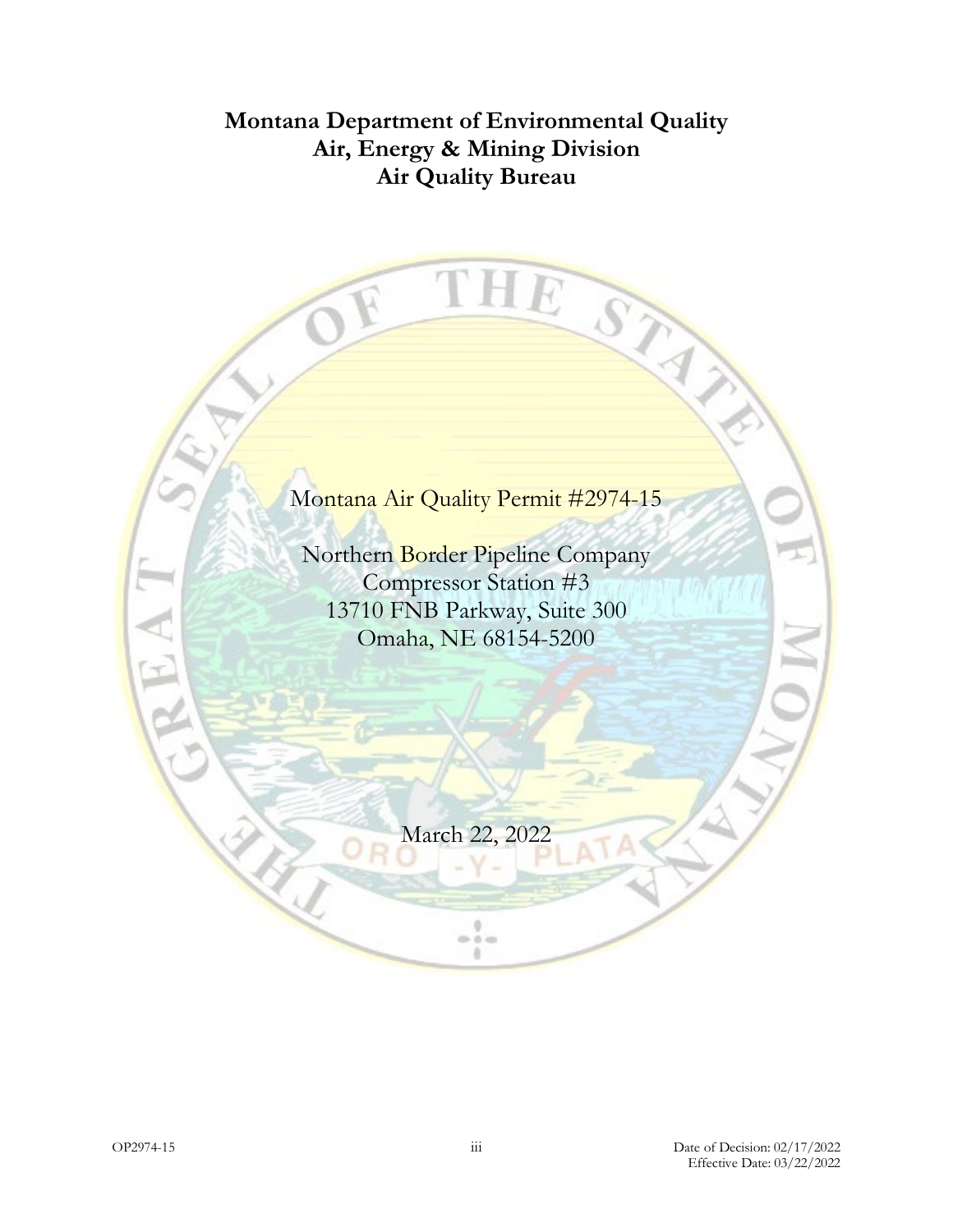|                   |                     | Montana Air Quality Operating Permit<br>Department of Environmental Quality        |  |  |
|-------------------|---------------------|------------------------------------------------------------------------------------|--|--|
| <b>SECTION I.</b> |                     |                                                                                    |  |  |
|                   | <b>SECTION II.</b>  |                                                                                    |  |  |
|                   |                     |                                                                                    |  |  |
|                   | <b>SECTION III.</b> |                                                                                    |  |  |
| A.                |                     |                                                                                    |  |  |
| <b>B.</b>         |                     |                                                                                    |  |  |
| C.                |                     |                                                                                    |  |  |
|                   | <b>SECTION IV.</b>  |                                                                                    |  |  |
| A.                |                     |                                                                                    |  |  |
| <b>B.</b>         |                     |                                                                                    |  |  |
|                   | <b>SECTION V.</b>   |                                                                                    |  |  |
| A.                |                     |                                                                                    |  |  |
| <b>B.</b>         |                     |                                                                                    |  |  |
| C.                |                     |                                                                                    |  |  |
| D.                |                     |                                                                                    |  |  |
| Е.                |                     |                                                                                    |  |  |
| F.                |                     |                                                                                    |  |  |
| G.                |                     |                                                                                    |  |  |
| H.                |                     |                                                                                    |  |  |
| I.                |                     |                                                                                    |  |  |
| J.                |                     |                                                                                    |  |  |
| Κ.                |                     |                                                                                    |  |  |
|                   | L.                  |                                                                                    |  |  |
| М.                |                     |                                                                                    |  |  |
| N.                |                     |                                                                                    |  |  |
| Ω.<br>Р.          |                     |                                                                                    |  |  |
| Q.                |                     |                                                                                    |  |  |
| R.                |                     |                                                                                    |  |  |
| S.                |                     |                                                                                    |  |  |
| T.                |                     |                                                                                    |  |  |
| U.                |                     |                                                                                    |  |  |
| V.                |                     |                                                                                    |  |  |
| W.                |                     |                                                                                    |  |  |
| Χ.                |                     |                                                                                    |  |  |
| Υ.                |                     |                                                                                    |  |  |
| Z.                |                     |                                                                                    |  |  |
|                   |                     |                                                                                    |  |  |
|                   |                     | BB. STRATOSPHERIC OZONE PROTECTION - SERVICING OF MOTOR VEHICLE AIR CONDITIONERS26 |  |  |
|                   |                     | CC. STRATOSPHERIC OZONE PROTECTION - RECYCLING AND EMISSION REDUCTIONS  26         |  |  |
|                   |                     |                                                                                    |  |  |
|                   |                     |                                                                                    |  |  |
|                   | <b>APPENDIX A</b>   |                                                                                    |  |  |
|                   | <b>APPENDIX B</b>   |                                                                                    |  |  |
|                   | <b>APPENDIX C</b>   |                                                                                    |  |  |
|                   | <b>APPENDIX D</b>   |                                                                                    |  |  |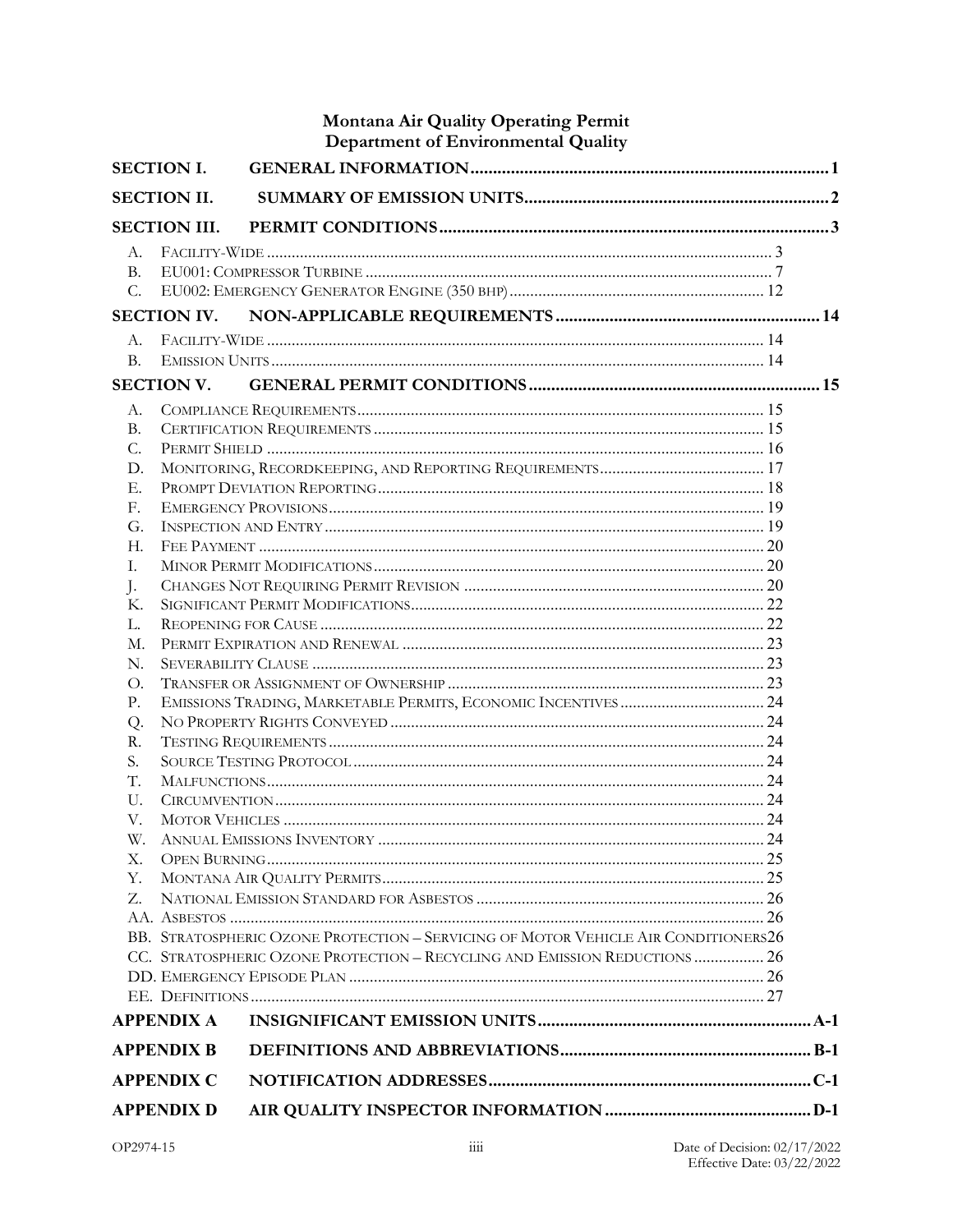Terms not otherwise defined in this permit or in the Definitions and Abbreviations Appendix of this permit have the meaning assigned to them in the referenced regulations.

#### **SECTION I. GENERAL INFORMATION**

The following general information is provided pursuant to ARM 17.8.1210(1).

Company Name: Northern Border Pipeline Company, dba Northern Border Pipeline

Mailing Address: 13710 FNB Parkway, Suite 300

City: Omaha State: NE Zip: 68154

Plant Location: NE¼ of the NE¼ of Section 6, Township 28 North, Range 57 East, in Roosevelt County

Responsible Official: Curt Olson

Facility Contact Person: Hima Draksharam

Primary SIC Code: 4922

Nature of Business: Natural Gas Transmission

Description of Process: The Northern Border Pipeline Company, a general partnership between ONEOK Partners Intermediate Limited Partnership and TC Pipelines Intermediate Limited Partnership (a TransCanada subsidiary), doing business under the registered name 'Northern Border Pipeline', owns Compressor Station Number 3. This compressor station serves as a gas-fired combustion turbine powered compressor station. The turbine is rated at 38,000 horsepower (hp) when operated under ISO conditions (59 degrees Fahrenheit (ºF), sea level, and 60 percent relative humidity). The turbine's guaranteed heat rate is 7,038 British thermal units per horsepower-hour (Btu/hp-hr) based on lower heating value (LHV). This heat rate results in a manufacture rated heat input of 267 million British thermal units per hour (MMBtu/hr)-LHV, or 296 MMBtu/hr-higher heating value (HHV). This unit can develop greater horsepower at temperatures less than ISO; therefore, heat input can be greater than 296 MMBtu/hr. At 20ºF, the maximum site-rated shaft horsepower (40,350 hp) is equivalent to 315 MMBtu/hr heat input.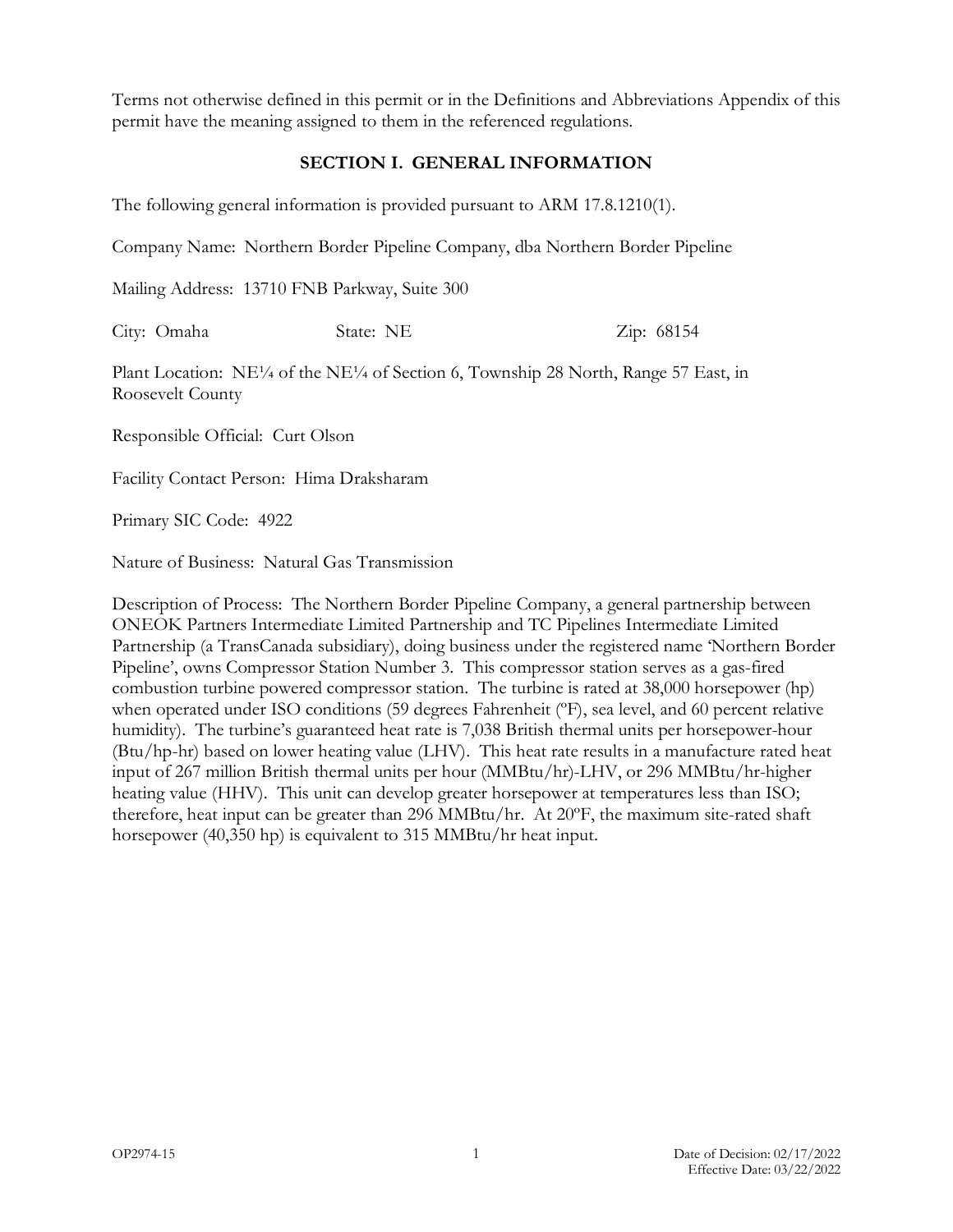## **SECTION II. SUMMARY OF EMISSION UNITS**

The emission units regulated by this permit are the following (ARM 17.8.1211):

| <b>Emissions</b><br>Unit ID | Description                                      | <b>Pollution Control</b><br>Device/Practice                                            |
|-----------------------------|--------------------------------------------------|----------------------------------------------------------------------------------------|
| EU001                       | Cooper-Rolls Coberra 6562 DLE Compressor Turbine | $\text{Drv}$ Low NO <sub>x</sub> combustion                                            |
| EU002                       | Generator Engine (350 bhp) – Emergency Use Only  | Emergency/Maintenance<br>operation only – less than 500<br>hours of operation per year |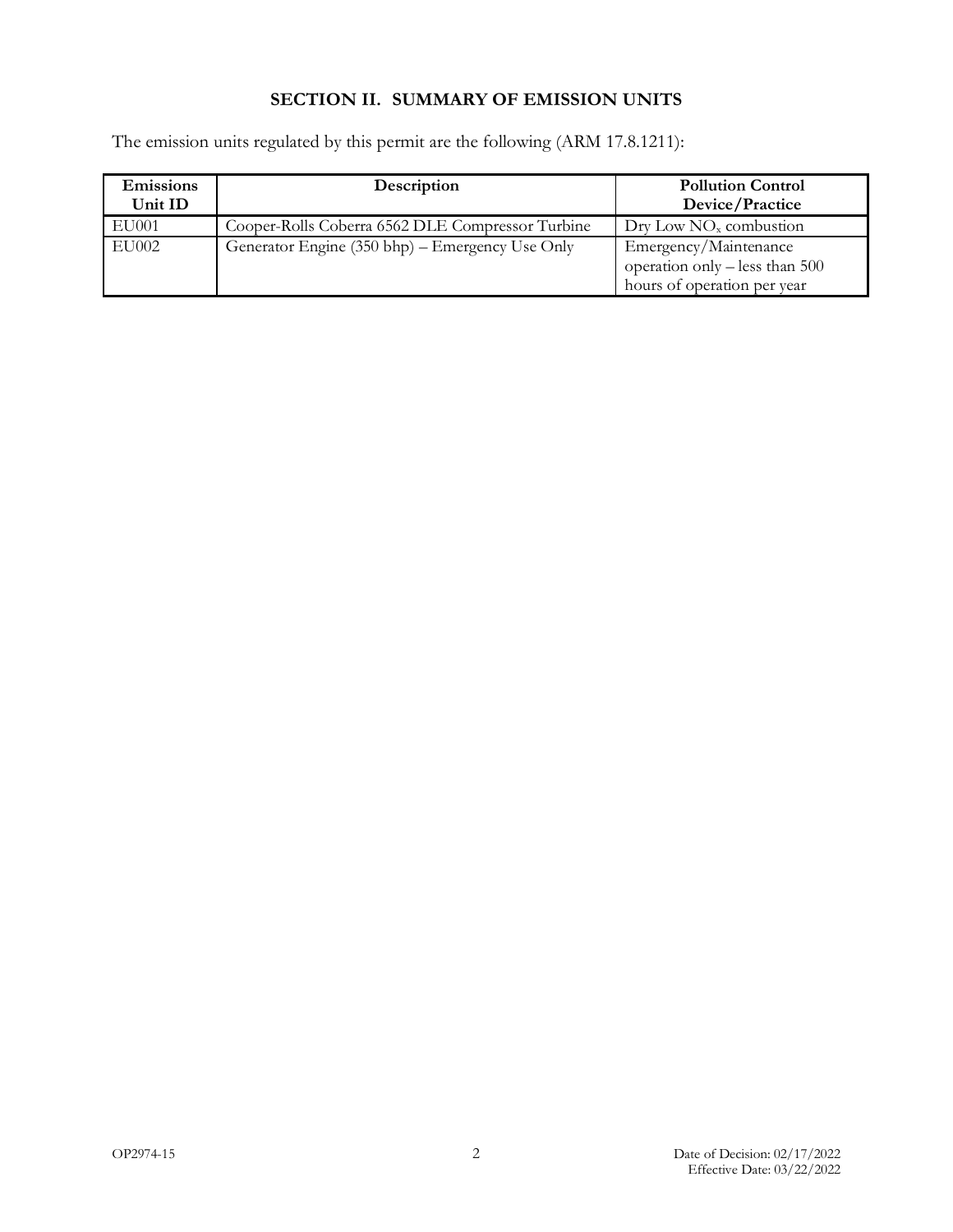#### **SECTION III. PERMIT CONDITIONS**

The following requirements and conditions are applicable to the facility or to specific emission units located at the facility (ARM 17.8.1211, 1212, and 1213).

#### **A. Facility-Wide**

| <b>Conditions</b> | <b>Rule Citation</b>  | <b>Rule Description</b>                   | Pollutant/Parameter         | Limit                     |
|-------------------|-----------------------|-------------------------------------------|-----------------------------|---------------------------|
| A.1               | ARM 17.8.105          | <b>Testing Requirements</b>               | <b>Testing Requirements</b> |                           |
| A.2               | ARM 17.8.304(1)       | Visible Air                               | Opacity                     | 40%                       |
|                   |                       | Contaminants                              |                             |                           |
| A.3               | ARM 17.8.304(2)       | Visible Air                               | Opacity                     | 20%                       |
|                   |                       | Contaminants                              |                             |                           |
| A.4               | ARM 17.8.308(1)       | Particulate Matter,                       | Fugitive Opacity            | 20%                       |
|                   |                       | Airborne                                  |                             |                           |
| A.5               | ARM 17.8.308(2)       | Particulate Matter,                       | Reasonable Precautions      |                           |
|                   |                       | Airborne                                  |                             |                           |
| A.6               | ARM 17.8.308          | Particulate Matter,                       | Reasonable Precaution,      | 20%                       |
|                   |                       | Airborne                                  | Construction                |                           |
| A.7               | ARM 17.8.309          | Particulate Matter, Fuel                  | Particulate Matter          | $E = 0.882 * H^{-0.1664}$ |
|                   |                       | <b>Burning Equipment</b>                  |                             | Or                        |
|                   |                       |                                           |                             | $E = 1.026 * H^{-0.233}$  |
| A.8               | ARM 17.8.310          | Particulate Matter,                       | Particulate Matter          | E= $4.10 * P^{0.67}$ or   |
|                   |                       | <b>Industrial Processes</b>               |                             | $E = 55 * P^{0.11} - 40$  |
| A.9               | ARM 17.8.322(4)       | Sulfur Oxide Emissions,                   | Sulfur in Fuel (liquid or   | 1 lb/MMBtu fired          |
|                   |                       | Sulfur in Fuel                            | solid fuels)                |                           |
| A.10              | ARM 17.8.322(5)       | Sulfur Oxide Emissions,<br>Sulfur in Fuel | Sulfur in Fuel (gaseous)    | 50 gr/100 CF              |
| A.11              | ARM 17.8.324(3)       | Hydrocarbon                               | Gasoline Storage Tanks      |                           |
|                   |                       | Emissions, Petroleum                      |                             |                           |
|                   |                       | Products                                  |                             |                           |
| A.12              | ARM 17.8.324          | Hydrocarbon                               | 65,000 Gallon Capacity      |                           |
|                   |                       | Emissions, Petroleum                      |                             |                           |
|                   |                       | Products                                  |                             |                           |
| A.13              | ARM 17.8.324          | Hydrocarbon                               | Oil-effluent Water          |                           |
|                   |                       | Emissions, Petroleum                      | Separator                   |                           |
|                   |                       | Products                                  |                             |                           |
| A.14              | ARM 17.8.342          | <b>NESHAPs</b> General                    | <b>SSM</b> Plans            | Submittal                 |
|                   |                       | Provisions                                |                             |                           |
| A.15              | <b>ARM</b>            | Greenhouse Gas                            | Reporting                   |                           |
|                   | $17.8.1211(1)(c)$ and | Reporting                                 |                             |                           |
|                   | 40 CFR Part 98        |                                           |                             |                           |
| A.16              | ARM 17.8.1212         | <b>Reporting Requirements</b>             | Prompt Deviation            |                           |
|                   |                       |                                           | Reporting                   |                           |
| A.17              | ARM 17.8.1212         | <b>Reporting Requirements</b>             | Compliance Monitoring       |                           |
| A.18              | ARM 17.8.1207         | <b>Reporting Requirements</b>             | Annual Certification        |                           |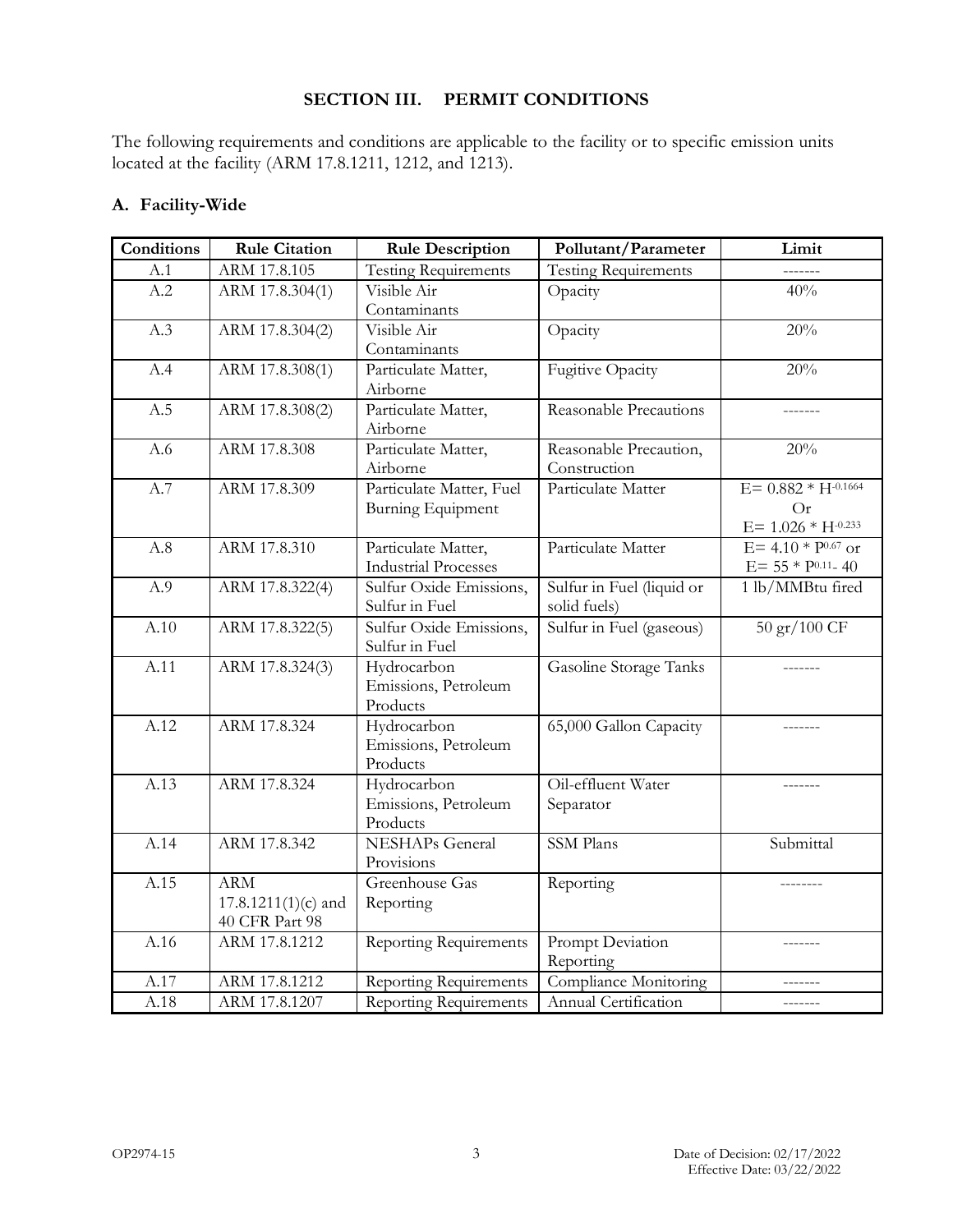#### **Conditions**

<span id="page-6-0"></span>A.1. Pursuant to ARM 17.8.105, any person or persons responsible for the emission of any air contaminant into the outdoor atmosphere shall, upon written request of the Department, provide the facilities and necessary equipment (including instruments and sensing devices) and shall conduct test, emission or ambient, for such periods of time as may be necessary using methods approved by the Department.

Compliance demonstration frequencies that list "as required by the Department" refer to ARM 17.8.105. In addition, for such sources, compliance with limits and conditions listing "as required by the Department" as the frequency, is verified annually using emission factors and engineering calculations by the Department's compliance inspectors during the annual emission inventory review; in the case of Method 9 tests, compliance is monitored during the regular inspection by the compliance inspector.

- <span id="page-6-1"></span>A.2. Pursuant to ARM 17.8.304(1), NBPL shall not cause or authorize emissions to be discharged into the outdoor atmosphere from any source installed on or before November 23, 1968, that exhibit an opacity of 40% or greater averaged over 6 consecutive minutes, unless otherwise specified by rule or in this permit.
- <span id="page-6-2"></span>A.3. Pursuant to ARM 17.8.304(2), NBPL shall not cause or authorize emissions to be discharged into the outdoor atmosphere from any source installed after November 23, 1968, that exhibit an opacity of 20% or greater averaged over 6 consecutive minutes, unless otherwise specified by rule or in this permit.
- <span id="page-6-3"></span>A.4. Pursuant to ARM 17.8.308(1), NBPL shall not cause or authorize the production, handling, transportation, or storage of any material unless reasonable precautions to control emissions of particulate matter are taken. Such emissions of airborne particulate matter from any stationary source shall not exhibit an opacity of 20% or greater averaged over 6 consecutive minutes, unless otherwise specified by rule or in this permit.
- <span id="page-6-4"></span>A.5. Pursuant to ARM 17.8.308(2), NBPL shall not cause or authorize the use of any street, road or parking lot without taking reasonable precautions to control emissions of airborne particulate matter, unless otherwise specified by rule or in this permit.
- <span id="page-6-5"></span>A.6. Pursuant to ARM 17.8.308, NBPL shall not operate a construction site or demolition project unless reasonable precautions are taken to control emissions of airborne particulate matter. Such emissions of airborne particulate matter from any stationary source shall not exhibit an opacity of 20% or greater averaged over 6 consecutive minutes, unless otherwise specified by rule or in this permit.
- <span id="page-6-6"></span>A.7. Pursuant to ARM 17.8.309, unless otherwise specified by rule or in this permit, NBPL shall not cause or authorize particulate matter caused by the combustion of fuel to be discharged from any stack or chimney into the outdoor atmosphere in excess of the maximum allowable emissions of particulate matter for existing fuel burning equipment and new fuel burning equipment calculated using the following equations:

For existing fuel burning equipment (installed before November 23, 1968):  $E = 0.882 * H^{-0.1664}$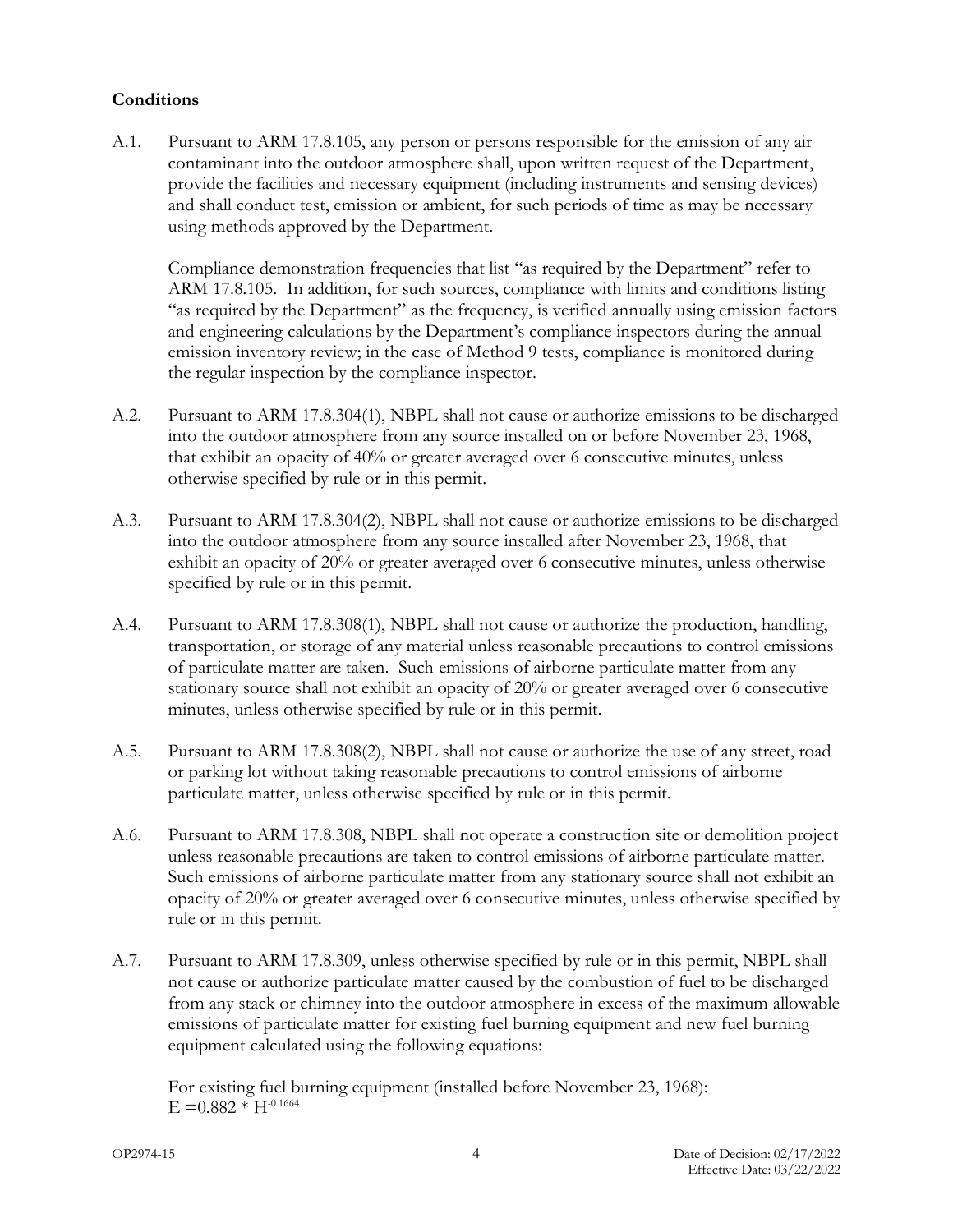For new fuel burning equipment (installed on or after November 23, 1968):  $E = 1.026 * H^{-0.233}$ 

Where H is the heat input capacity in million BTU (MMBtu) per hour and E is the maximum allowable particulate emissions rate in pounds per MMBtu.

<span id="page-7-0"></span>A.8. Pursuant to ARM 17.8.310, unless otherwise specified by rule or in this permit, NBPL shall not cause or authorize particulate matter to be discharged from any operation, process, or activity into the outdoor atmosphere in excess of the maximum hourly allowable emissions of particulate matter calculated using the following equations:

| For process weight rates up to 30 tons per hour:        | $E = 4.10 * P^{0.67}$      |
|---------------------------------------------------------|----------------------------|
| For process weight rates in excess of 30 tons per hour: | $E = 55.0 * P^{0.11} - 40$ |

Where  $E =$  rate of emissions in pounds per hour and  $P =$  process weight rate in tons per hour.

- <span id="page-7-1"></span>A.9. Pursuant to ARM 17.8.322(4), NBPL shall not burn liquid or solid fuels containing sulfur in excess of 1 pound per million BTU fired, unless otherwise specified by rule or in this permit.
- <span id="page-7-2"></span>A.10. Pursuant to ARM 17.8.322(5), NBPL shall not burn any gaseous fuel containing sulfur compounds in excess of 50 grains per 100 cubic feet of gaseous fuel, calculated as hydrogen sulfide at standard conditions, unless otherwise specified by rule or in this permit.
- <span id="page-7-3"></span>A.11. Pursuant to ARM 17.8.324(3), NBPL shall not load or permit the loading of gasoline into any stationary tank with a capacity of 250 gallons or more from any tank truck or trailer, except through a permanent submerged fill pipe, unless such tank is equipped with a vapor loss control device or is a pressure tank as described in ARM 17.8.324(1), unless otherwise specified by rule or in this permit.
- <span id="page-7-4"></span>A.12. Pursuant to ARM 17.8.324, unless otherwise specified by rule or in this permit, NBPL shall not place, store or hold in any stationary tank, reservoir or other container of more than 65,000 gallon capacity any crude oil, gasoline or petroleum distillate having a vapor pressure of 2.5 pounds per square inch absolute or greater under actual storage conditions, unless such tank, reservoir or other container is a pressure tank maintaining working pressure sufficient at all times to prevent hydrocarbon vapor or gas loss to the atmosphere, or is designed and equipped with a vapor loss control device, properly installed, in good working order and in operation.
- <span id="page-7-5"></span>A.13. Pursuant to ARM 17.8.324, unless otherwise specified by rule or in this permit, NBPL shall not use any compartment of any single or multiple-compartment oil-effluent water separator, which compartment receives effluent water containing 200 gallons a day or more of any petroleum product from any equipment processing, refining, treating, storing or handling kerosene or other petroleum product of equal or greater volatility than kerosene, unless such compartment is equipped with a vapor loss control device, constructed so as to prevent emission of hydrocarbon vapors to the atmosphere, properly installed, in good working order and in operation.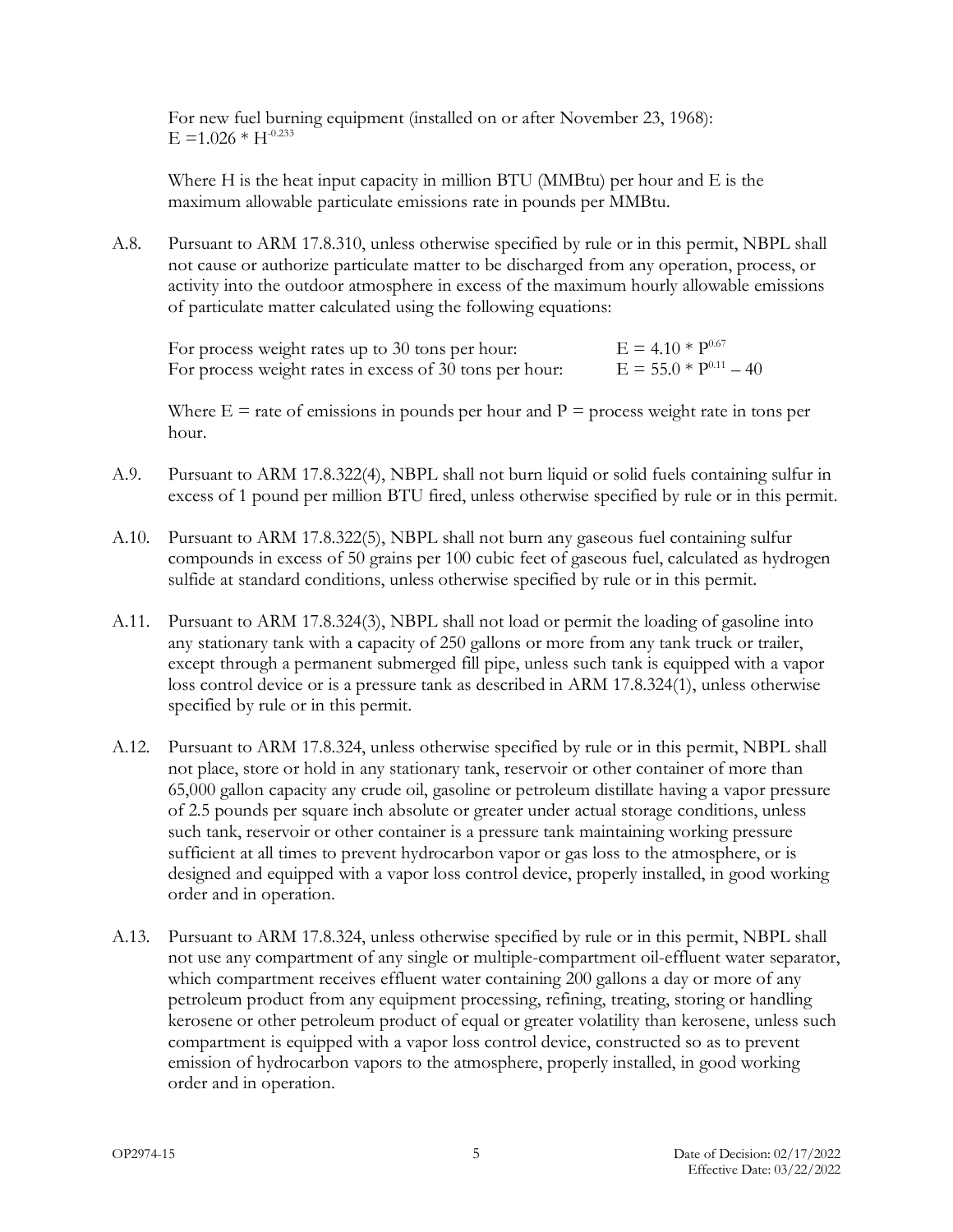- <span id="page-8-0"></span>A.14. Pursuant to ARM 17.8.342 and 40 CFR 63.6, NBPL shall submit to the Department a copy of any startup, shutdown, and malfunction (SSM) plan required under 40 CFR 63.6(e)(3) within 30 days of the effective date of this operating permit (if not previously submitted), within 30 days of the compliance date of any new National Emission Standard for Hazardous Air Pollutants (NESHAPs) or Maximum Achievable Control Technology (MACT) standard, and within 30 days of the revision of any such SSM plan, when applicable. The Department requests submittal of such plans in electronic form, when possible.
- <span id="page-8-1"></span>A.15. Pursuant to ARM 17.8.1211(1)(c) and 40 CFR Part 98, NBPL shall comply with requirements of 40 CFR Part 98 – Mandatory Greenhouse Gas Reporting, as applicable (ARM 17.8.1211(1)(c), NOT an applicable requirement under Title V).
- <span id="page-8-2"></span>A.16. NBPL shall promptly report deviations from permit requirements including those attributable to upset conditions, as upset is defined in the permit. To be considered prompt, deviations shall be reported to the Department using the schedule and content as described in Section V[.E](#page-20-0) (unless otherwise specified in an applicable requirement) (ARM 17.8.1212).
- A.17. Pursuant to ARM 17.8.302 and ARM 17.8.342, and 40 CFR 63.6, the owner or operator must maintain at the affected source a current startup, shutdown, and malfunction plan (if a plan is required by 40 CFR 63.6(e)(3) and the Table for General Provision Applicability of the appropriate subpart), meeting the requirements of 40 CFR 63.6, and must make the plan available upon request. In addition, if the startup, shutdown, and malfunction plan is subsequently revised, the owner or operator must maintain at the affected source each previous (i.e., superseded) version of the startup, shutdown, and malfunction plan, and must make each such previous version available for a period of 5 years after revision of the plan. The owner or operator shall confirm that actions taken during the relevant reporting period during periods of startup, shutdown, and malfunction were consistent with the affected source's startup, shutdown and malfunction plan in the semiannual (or more frequent) startup, shutdown, and malfunction report required in 40 CFR 63.10(d)(5).
- <span id="page-8-3"></span>A.18. By February 15 of each year, NBPL shall submit to the Department the compliance certification required by Section V[.B.](#page-17-0) The annual certification required by Section V[.B](#page-17-0) must include a statement of compliance based on the information available which identifies any observed, documented or otherwise known instance of noncompliance for each applicable requirement. Per ARM 17.8.1207,

*any application form, report, or compliance certification submitted pursuant to ARM Title 17, Chapter 8, Subchapter 12 (including annual certifications), shall contain certification by a responsible official of truth, accuracy and completeness. This certification and any other certification required under ARM Title 17, Chapter 8, Subchapter 12, shall state that,* "based on information and belief formed after reasonable inquiry, the statements and information in the document are true, accurate and complete."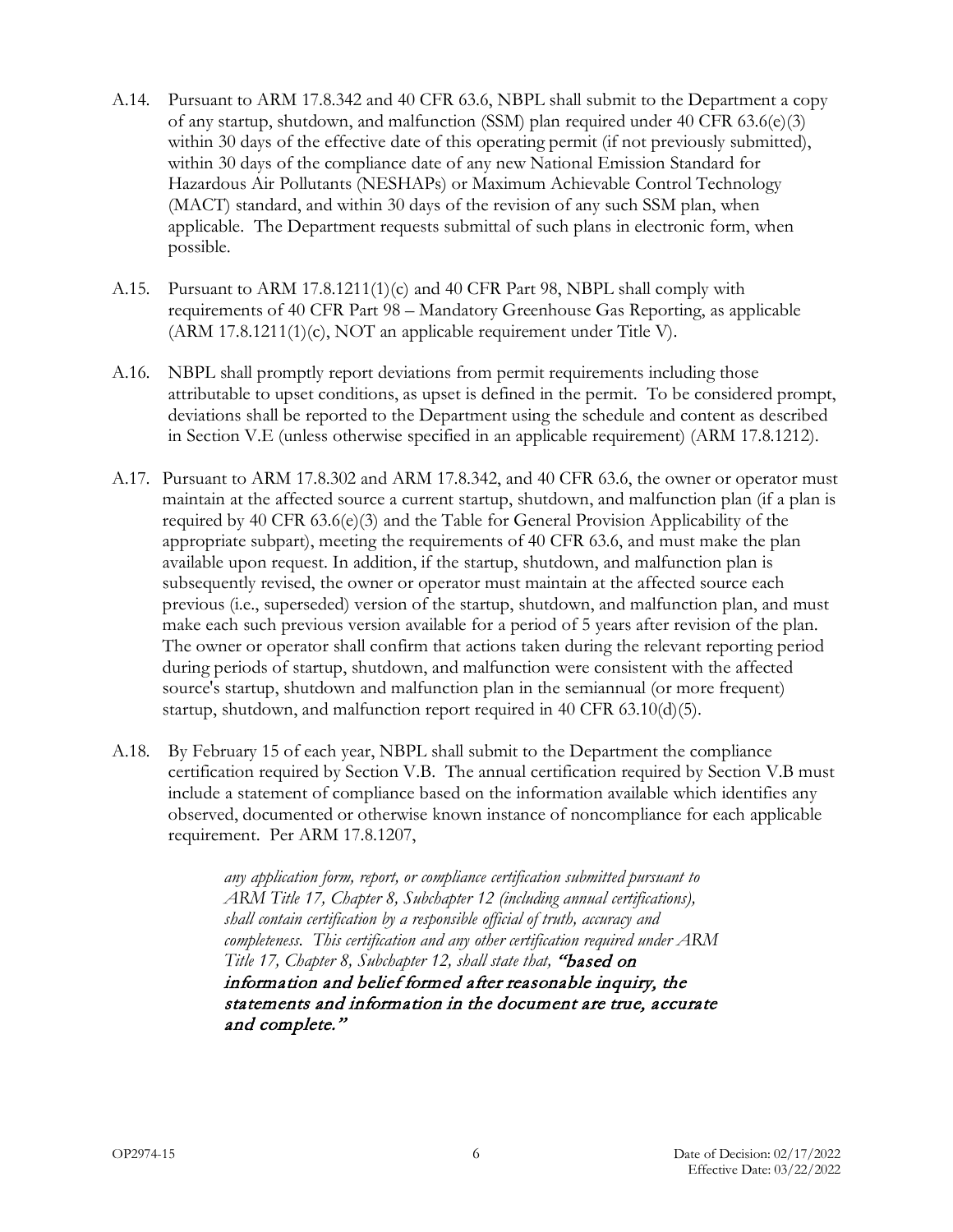## **B. EU001: Compressor Turbine**

## **One Cooper-Rolls Coberra 6562-DLE Compressor Turbine (Source#01)**

| Condition(s)                                            | Pollutant/Parameter                   | Permit Limit                                                           | Compliance Demonstration<br>Method<br>Frequency |                                                                                                  | Reporting<br>Requirements |
|---------------------------------------------------------|---------------------------------------|------------------------------------------------------------------------|-------------------------------------------------|--------------------------------------------------------------------------------------------------|---------------------------|
| B.1, B.16,<br>B.23, B.28,<br><b>B.30</b>                | Opacity                               | 20%                                                                    |                                                 |                                                                                                  |                           |
| B.2, B.16,<br>B.23, B.28,<br><b>B.30</b>                | Particulate from fuel<br>combustion   | $E = 1.026*H^{-0.233}$                                                 | Pipeline quality<br>natural gas                 | Ongoing                                                                                          |                           |
| B.3, B.16,<br>B.23, B.28,<br>B.30.                      | Sulfur compounds<br>in fuel (gaseous) | 50 grains<br>$100$ scf                                                 |                                                 |                                                                                                  |                           |
| B.5, B.17,<br>B.24, B.26,<br>B.27, B.28,<br><b>B.30</b> |                                       | 40 ppm $_{\text{vd}}$ and 51.5<br>lb/hr while<br>operating DLE         | Portable<br>analyzer                            | Semiannual testing<br>- applicable limit<br>based on                                             | Semiannual                |
| B.6, B.17,<br>B.24, B.26,<br>B.27, B.28,<br>B.30        | NO <sub>X</sub>                       | 78 lb/hr while not<br>operating DLE                                    | Portable<br>analyzer                            | operational status<br>of the DLE, and as<br>required by the<br>Department and<br>Section III.A.1 |                           |
| B.7, B.17,<br>B.24, B.26,<br>B.27, B.28,<br><b>B.30</b> |                                       | 460 lb/hr at 20<br>degrees F or<br>colder                              | Portable<br>analyzer                            | Semiannual testing<br>- applicable limit<br>based on ambient<br>temperature, and as              |                           |
| B.8, B.17,<br>B.24, B.26,<br>B.27, B.28,<br><b>B.30</b> | CO                                    | 56 lb/hr at 20<br>degrees F or<br>warmer                               | Portable<br>analyzer                            | required by the<br>Department and<br>Section III.A.1                                             |                           |
| B.9, B.18,<br>B.23, B.28,<br><b>B.30</b>                |                                       | 162 ton per<br>rolling 12-months                                       | Parametric<br>correlation                       | Ongoing                                                                                          |                           |
| B.4, B.19,<br>B.20, B.23,<br>B.28, B.30                 |                                       | Operation of dry<br>low NO <sub>x</sub> (DLE)<br>system                |                                                 | Ongoing                                                                                          |                           |
| B.11, B.20,<br>B.23, B.28,<br><b>B.30</b>               | Turbine Engine                        | 750 hr/rolling 12-<br>month time<br>period non-DLE<br>system operation | Recordkeeping                                   | Ongoing                                                                                          |                           |
| B.12, B.21,<br>B.23, B.28,<br><b>B.30</b>               | Stack height                          | Minimum of 55<br>feet above ground<br>level                            |                                                 | Ongoing                                                                                          |                           |
| B.10, B.16,<br>B.23, B.28,<br><b>B.30</b>               | <b>VOC</b>                            | $3.00$ lb/hr                                                           | Recordkeeping<br>$-pipeline$<br>quality natural | Ongoing                                                                                          |                           |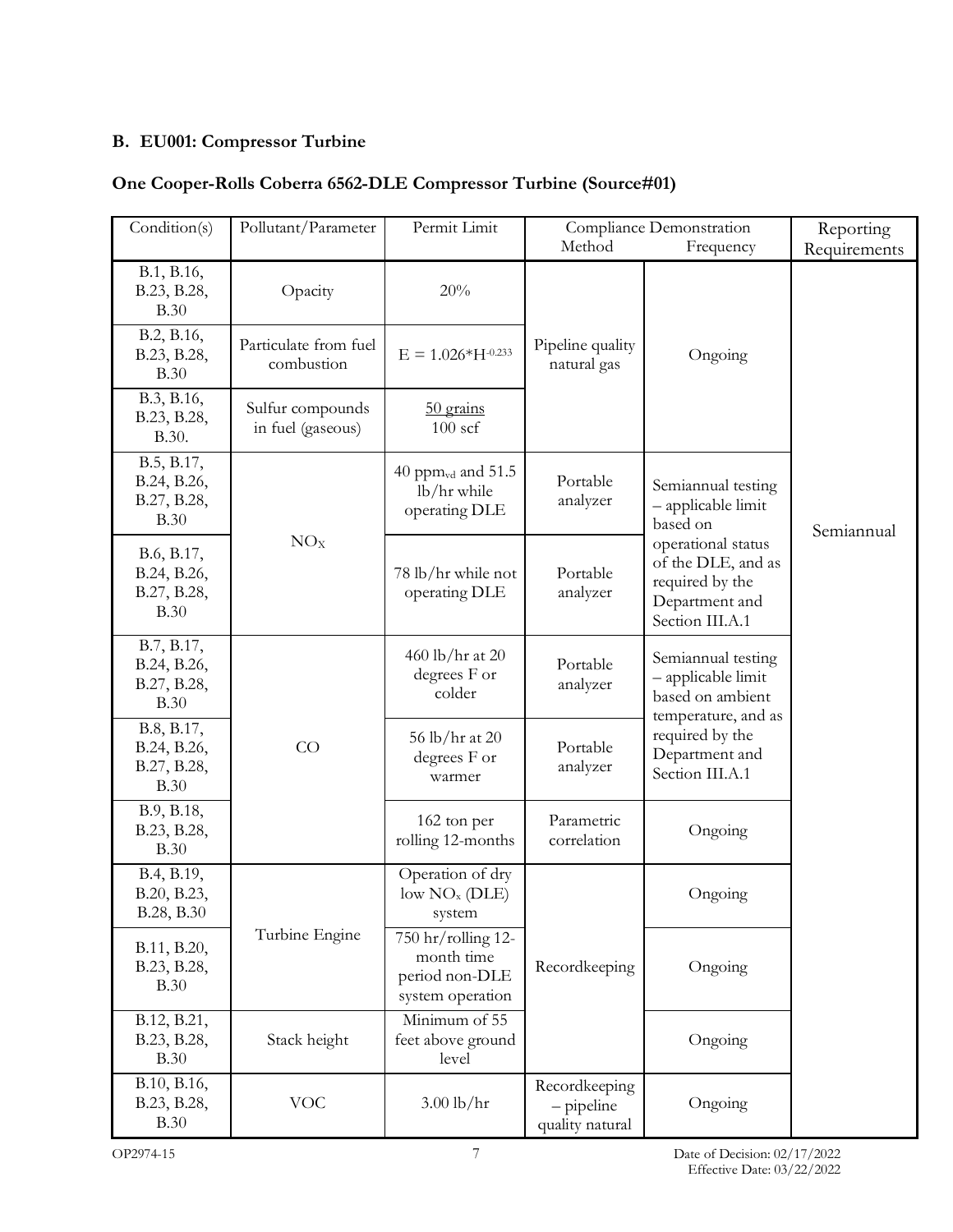| Condition(s)                             | Pollutant/Parameter        | Permit Limit             | Compliance Demonstration<br>Method<br>Frequency |                          | Reporting<br>Requirements |
|------------------------------------------|----------------------------|--------------------------|-------------------------------------------------|--------------------------|---------------------------|
|                                          |                            |                          | gas                                             |                          |                           |
| B.13, B.17,<br>B.23, B.28,<br>B.30       | Fuel Change                | Notification             | Pipeline quality<br>natural gas                 | Ongoing                  | Semiannual                |
| B.14, B.22,<br>B.25, B.28,<br>B.29, B.30 | Stationary Gas<br>Turbines | 40 CFR 60,<br>Subpart GG | 40 CFR 60,<br>Subpart GG                        | 40 CFR 60,<br>Subpart GG |                           |

#### **Conditions**

- <span id="page-10-0"></span>B.1. NBPL shall not cause or authorize emissions to be discharged into the outdoor atmosphere from any source that exhibits opacity of 20% or greater averaged over 6 consecutive minutes (ARM 17.8.304(2)).
- <span id="page-10-1"></span>B.2. NBPL shall not cause or authorize particulate matter caused by the combustion of fuel to be discharged from any stack or chimney into the outdoor atmosphere in excess of the rate calculated by:  $E = 1.026 * H^{0.233}$  for existing fuel burning equipment, where: H is the heat input capacity in MMBtu/hr and E is the maximum allowable emission rate in lb/MMBtu (ARM 17.8.309).
- <span id="page-10-2"></span>B.3. NBPL shall not burn any gaseous fuel containing sulfur compounds in excess of 50 grains per 100 standard cubic feet of gaseous fuel, calculated as hydrogen sulfide at standard conditions (ARM 17.8.322(5)).
- <span id="page-10-8"></span>B.4. NBPL shall operate and properly maintain the DLE combustion system that is part of the turbine design. NBPL shall operate all equipment to provide the maximum air pollution control for which it was designed (ARM 17.8.752).
- <span id="page-10-3"></span>B.5. NO<sub>x</sub> emissions from Source #01 shall not exceed 40 ppm<sub>vd</sub> and 51.50 lb/hr when the dry low  $NO<sub>x</sub>$  combustion system is in operation (ARM 17.8.752).
- <span id="page-10-4"></span>B.6. NO<sub>x</sub> emissions from Source #01 shall not exceed 78 lb/hr when the dry low NO<sub>x</sub> (DLE) combustion system is not in operation (ARM 17.8.752).
- <span id="page-10-5"></span>B.7. CO emissions from Source #01 shall not exceed 460 lb/hr when the ambient temperature is 20 degrees Fahrenheit or colder (ARM 17.8.752).
- <span id="page-10-6"></span>B.8. CO emissions from Source #01 shall not exceed 56 lb/hr when the ambient temperature is 20 degrees Fahrenheit or warmer (ARM 17.8.752).
- <span id="page-10-7"></span>B.9. NBPL shall limit the hours of operation, capacity, natural gas consumption, or other parameters (as approved by the Department) of the turbine such that the sum of the CO emissions does not exceed 162 tons per rolling 12-month time period. Any calculations used to establish CO emissions shall be approved by the Department (ARM 17.8.752).
- <span id="page-10-9"></span>B.10. VOC emissions from Source #01 shall not exceed 3.00 lb/hr (applicable during both DLE operation and non-DLE operation) (ARM 17.8.752).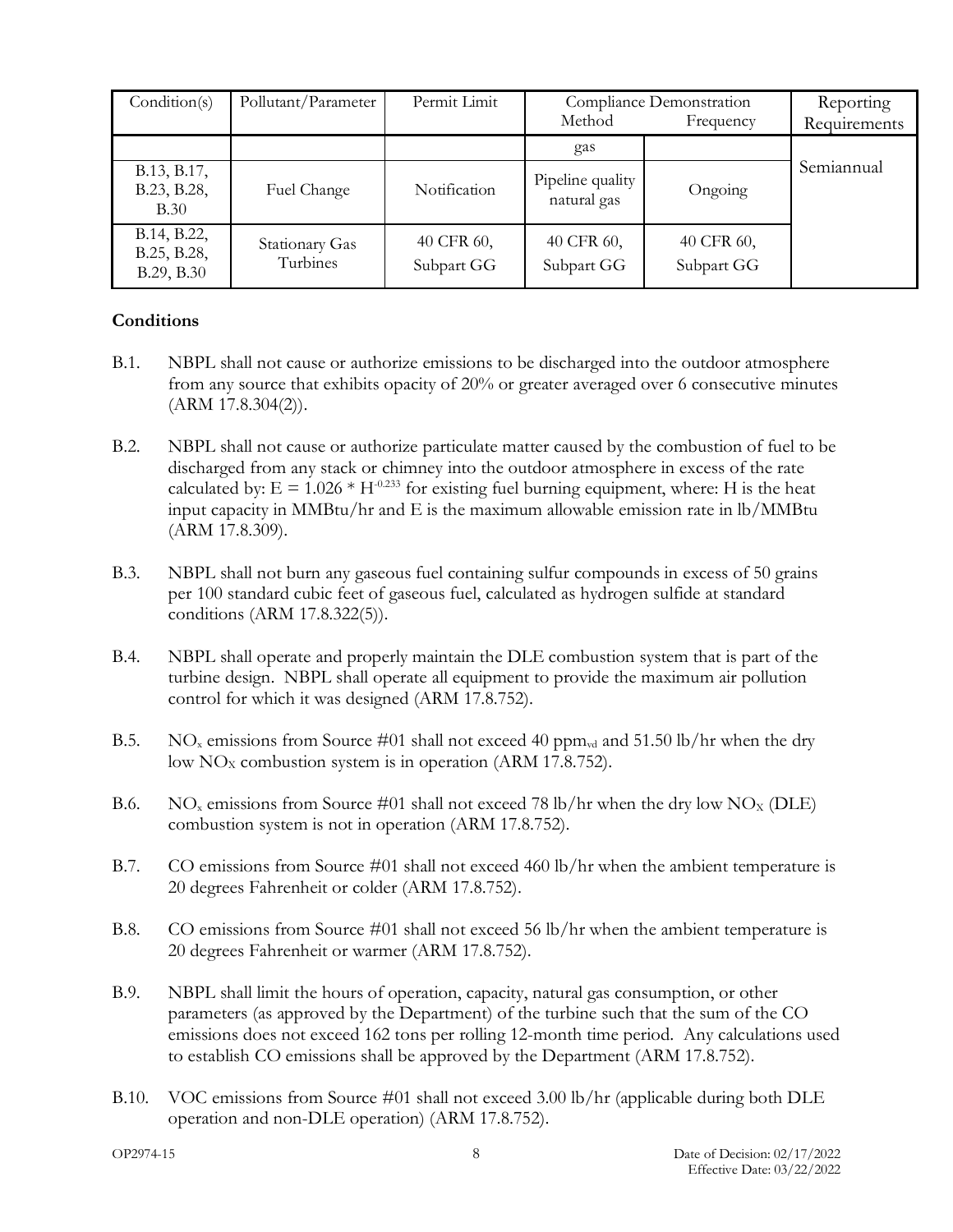- <span id="page-11-3"></span>B.11. NBPL shall not operate Source #01 for more than 750 hours per rolling 12-month time period while the DLE is not in operation (ARM 17.8.752).
- <span id="page-11-4"></span>B.12. For Source #01, the stack shall be a minimum of 55 feet above ground level (ARM 17.8.752).
- <span id="page-11-5"></span>B.13. Monitoring of fuel nitrogen content shall not be required. NBPL shall notify the Department if there is a change in the fuel supply. A substantial change in the fuel quality shall be considered a change in fuel supply (ARM 17.8.340 and 40 CFR 60, Subpart GG).
- <span id="page-11-6"></span>B.14. NBPL shall comply with all applicable requirements of 40 CFR 60, Standards of Performance for New Stationary Sources, Subpart GG-Standards of Performance for Gas Turbines. These regulations shall apply to stationary gas turbines and any other equipment, as appropriate. As of July 8, 2004, NBPL shall use the current tariff sheet specifying that the maximum total sulfur content of natural gas received by NBPL is 20.0 grains per 100 scf or less in accordance with the requirements of 40 CFR 60.331(u), 334(h)(3), and 60.334(h)(3)(i) (ARM 17.8.340 and 40 CFR 60, Subpart GG).
- <span id="page-11-7"></span>B.15. NBPL shall utilize pipeline quality natural gas in the Compressor Turbine (ARM 17.8.752).

#### **Compliance Demonstration**

- <span id="page-11-0"></span>B.16. Compliance with Sections III[.B.1,](#page-10-0) II[I.B.2,](#page-10-1) III[.B.3,](#page-10-2) III[.B.10,](#page-10-9) III[.B.13,](#page-11-5) III[.B.15](#page-11-7) may be monitored by burning pipeline quality natural gas (as defined by NBPL's Federal Energy Regulatory Commission (FERC) gas tariff). NBPL shall log the duration of time that fuel other than pipeline quality natural gas (as defined by NBPL's FERC Gas Tariff) is burned. The log shall include the estimated start date and time, fuel characteristics including sulfur content and Btu content, and duration of alternate fuel use. Emissions of all regulated pollutants during any time that pipeline quality natural gas is not burned shall be calculated and submitted to the Department (ARM 17.8.1213).
- <span id="page-11-1"></span>B.17. Source #01 shall be tested for  $NO<sub>X</sub>$  and CO to demonstrate compliance with the  $NO<sub>X</sub>$  and CO emission limits contained in Sections II[I.B.5,](#page-10-3) [B.6,](#page-10-4) [B.7,](#page-10-5) and [B.8](#page-10-6) on a semiannual basis with a portable analyzer or according to another testing/monitoring schedule as may be approved by the Department. If Source #01 operates less than 500 hours during a semiannual period (January 1 to June 30 or July 1 to December 31), the semiannual test for that operating period may be waived. If Source #01 operates for less than 500 hours during all of the subsequent semiannual periods, at a minimum, a compliance test must be completed once every 2 years with no more than 26 months between tests (ARM 17.8.1213, ARM 17.8.105, and ARM 17.8.749).
- <span id="page-11-2"></span>B.18. NBPL shall limit the hours of operation, capacity, natural gas consumption, or other parameters, as approved by the Department, of the turbine such that the sum of the CO emissions does not exceed 162 tons per rolling 12-month time period. NBPL shall record the hours of operation, capacity, natural gas consumption, and/or other parameters, as approved by the Department, of the turbine to demonstrate compliance with Section III[.B.9.](#page-10-7) NBPL shall sum and record the CO mass emissions monthly for each of the previous 12 months. Any calculations to be used to establish CO emissions shall be approved by the Department (ARM 17.8.1213).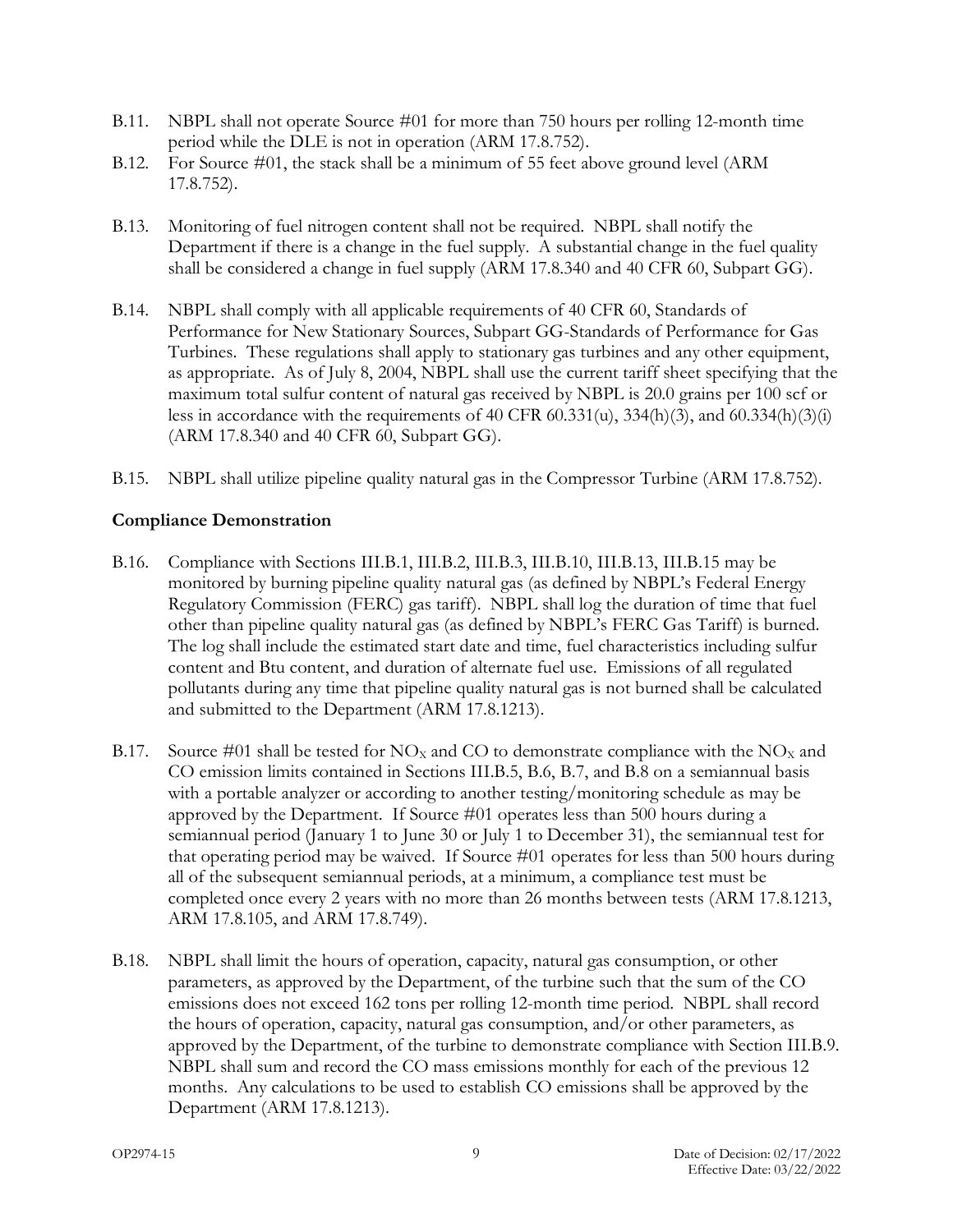- <span id="page-12-2"></span>B.19. NBPL shall perform maintenance as recommended by the manufacturer to demonstrate compliance with the operation and proper maintenance requirements of Section III[.B.4.](#page-10-8) Such maintenance shall be recorded in a log including date, time, maintenance performed, and operator's initials (ARM 17.8.1213).
- <span id="page-12-3"></span>B.20. NBPL shall document, by month, the hours that Source #01 is operated without the DLE. By the  $25<sup>th</sup>$  day of each month, NBPL shall total the hours Source  $\#01$  is operated without the DLE during the previous 12 months to monitor compliance with the limitation in Section II[I.B.11](#page-11-3) (ARM 17.8.749, ARM 17.8.1213).
- <span id="page-12-4"></span>B.21. NBPL shall record any changes to the stack heights on Source #01 to demonstrate compliance with the minimum stack height requirements of Section III[.B.12](#page-11-4) (ARM 17.8.1213).
- <span id="page-12-5"></span>B.22. NBPL shall meet the requirements of all testing and procedures of 40 CFR 60 Subpart GG, Standards of Performance for Stationary Gas Turbines. These regulations shall apply to stationary gas turbines and any other equipment, as applicable (40 CFR 60, Subpart GG, ARM 17.8.340, and ARM 17.8.749).

#### **Recordkeeping**

- <span id="page-12-0"></span>B.23. NBPL shall maintain on-site or under the facility's control, the records/logs as described in Sections III[.B.16,](#page-11-0) III[.B.18,](#page-11-2) III[.B.19,](#page-12-2) II[I.B.20,](#page-12-3) and III[.B.21.](#page-12-4) The records/logs shall be submitted to the Department upon request, and must be made available on-site upon request (ARM 17.8.1212).
- <span id="page-12-1"></span>B.24. During each emission test with a portable analyzer, NBPL shall record, at a minimum, the following information for the compressor turbine, and the portable analyzer (ARM 17.8.1212):
	- a. Facility name and location;
	- b. Test date;
	- c. Name, company, and signature of technician(s) performing the test;
	- d. Emission unit number;
	- e. Engine model and serial number;
	- f. Rated horsepower;
	- g. Fuel consumption rate (indicating metered or estimated);
	- h. Turbine operating parameters during the test;
	- i. Turbine make, model and serial number;
	- j. Suction pressure and temperature;
	- k. Discharge pressure and temperature;
	- l. Start, stop, and average ambient outside temperature during the test;
	- m. Operational status of the DLE combustion system during the test;
	- n. Portable analyzer make, model and serial number;
	- o. Calibration procedure and data;
	- p. Test procedure and data;
	- q. Original test strip-chart and/or original data print out; and
	- r. EPA test method calculations.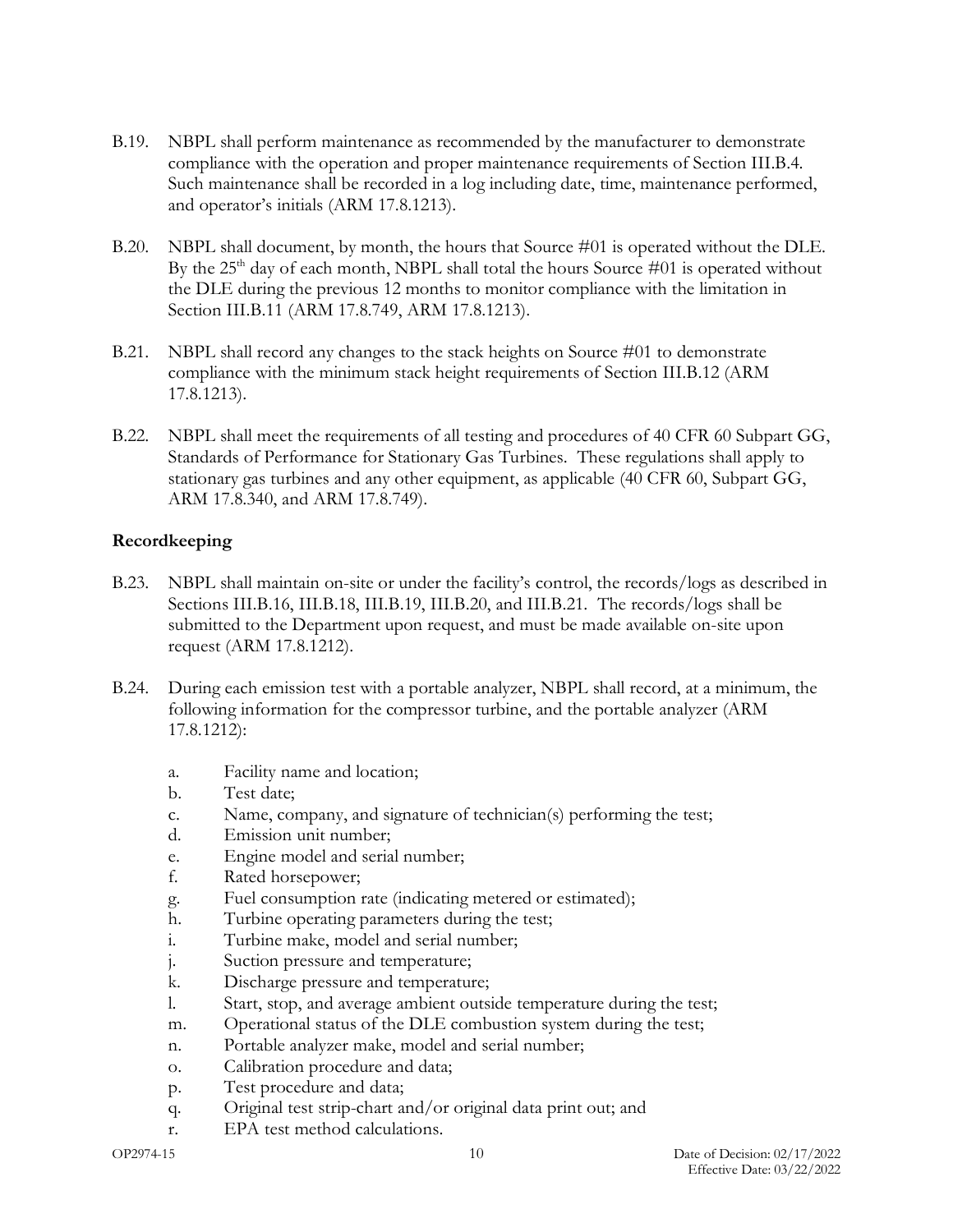- s. The results of all Quality Control/Quality Assurance procedures required to be performed by the applicable test method.
- <span id="page-13-4"></span>B.25. NBPL shall comply with all applicable recordkeeping requirements in accordance with 40 CFR 60, Subpart GG, as applicable (ARM 17.8.1212, ARM 17.8.340, and 40 CFR 60, Subpart GG).
- <span id="page-13-2"></span>B.26. All compliance source test recordkeeping shall be performed in accordance with the test method used and the Montana Source Test Protocol and Procedures Manual and shall be maintained on site, or under facility's control. Records shall be made available on-site upon request (ARM 17.8.106 and ARM 17.8.1212).

#### **Reporting**

- <span id="page-13-3"></span>B.27. All compliance source test reports shall be submitted in accordance with the Montana Source Test Protocol and Procedures Manual (ARM 17.8.106 and ARM 17.8.1212).
- <span id="page-13-0"></span>B.28. The annual compliance certification report required by Section V[.B.](#page-17-0) must contain a certification statement for the above applicable requirements (ARM 17.8.1212).
- <span id="page-13-5"></span>B.29. NBPL shall comply with all applicable reporting requirements in accordance with 40 CFR 60, Subpart GG, as applicable (ARM 17.8.1212, ARM 17.8.340, and 40 CFR 60, Subpart GG).
- <span id="page-13-1"></span>B.30. The semiannual reporting shall provide (ARM 17.8.1212):
	- a. Reports of any required monitoring performed during the reporting period, with all instances of deviations from any permit requirements identified, including a summary of the records required by Section III[.B.16,](#page-11-0) II[I.B.18,](#page-11-2) II[I.B.19,](#page-12-2) III[.B.20,](#page-12-3) and III[.B.21,](#page-12-4) and a summary of the emissions source test data and emission calculations as required by Section II[I.B.17.](#page-11-1)
	- b. A summary of compliance with any testing or reporting required by 40 CFR 60, Subpart GG during the reporting period.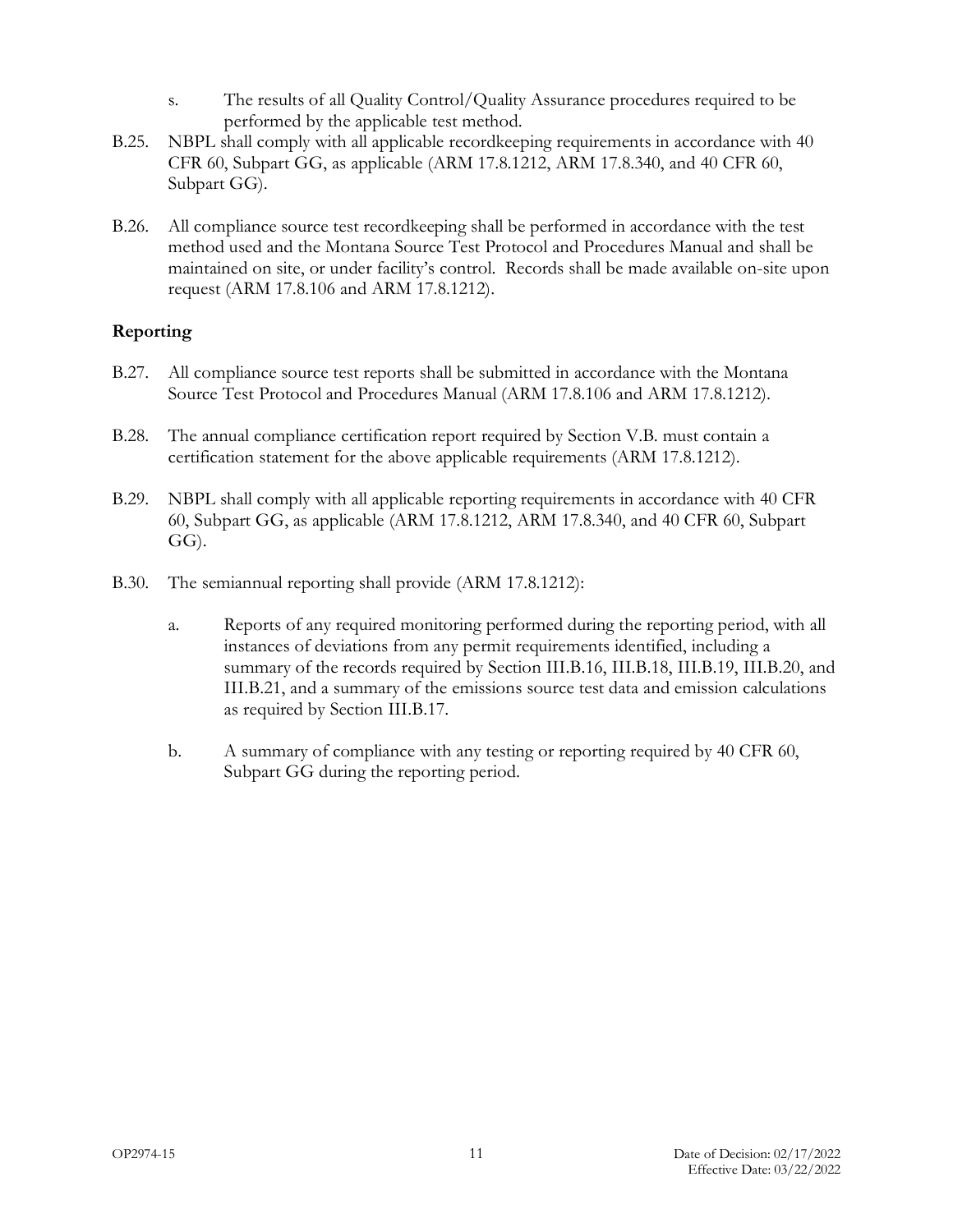| Condition(s)                           | Pollutant/Parameter                   | Permit Limit                  | Compliance Demonstration        |                              | Reporting                 |
|----------------------------------------|---------------------------------------|-------------------------------|---------------------------------|------------------------------|---------------------------|
|                                        |                                       |                               | Method                          | Frequency                    | Requirements              |
| C.1, C.7,<br>C.10, C.12,<br>C.14       | Opacity                               | 20%                           |                                 |                              |                           |
| C.2, C.7,<br>C.10, C.12,<br>C.14       | Particulate from fuel<br>combustion   | $E = 1.026*H^{-0.233}$        | Pipeline quality<br>natural gas | Ongoing                      | Semiannual                |
| C.3, C.7,<br>C.10, C.12,<br>C.14       | Sulfur compounds in<br>fuel (gaseous) | $50$ grains<br>$100$ scf      |                                 |                              |                           |
| C.4, C.8,<br>C.10, C.12,<br>C.14       | Hours of operation                    | $500$ hr per<br>calendar year | Log operation                   | As Needed                    |                           |
| C.5, C.7,<br>C.10, C.12,<br>C.14       | Fuel Type                             | Natural Gas<br>Only           | Recordkeeping                   | Ongoing                      | Semiannual                |
| C.6, C.9, C.11,<br>C.12, C.13,<br>C.14 | 40 CFR 63 Subpart<br>7.7.7.7.         | 40 CFR 63<br>Subpart ZZZZ     | 40 CFR 63<br>Subpart ZZZZ       | 40 CFR 63<br>Subpart<br>ZZZZ | 40 CFR 63<br>Subpart ZZZZ |

## **C. EU002: Emergency Generator Engine (350 bhp)**

#### **Conditions**

- <span id="page-14-0"></span>C.1. NBPL shall not cause or authorize emissions to be discharged into the outdoor atmosphere from the generator/engine that exhibits an opacity of 20% or greater averaged over 6 consecutive minutes (ARM 17.8.304(2)).
- <span id="page-14-1"></span>C.2. NBPL shall not cause or authorize particulate matter caused by the combustion of fuel to be discharged from any stack or chimney into the outdoor atmosphere in excess of  $E = 1.026$  \*  $H^{-0.233}$  for existing fuel burning equipment, where: H = heat input capacity in MMBtu/hr and  $E =$  maximum allowable emission rate in lb/MMBtu (ARM 17.8.309).
- <span id="page-14-2"></span>C.3. NBPL shall not burn any gaseous fuel containing sulfur compounds in excess of 50 grains per 100 standard cubic feet of gaseous fuel, calculated as hydrogen sulfide at standard conditions (ARM 17.8.322 (5)).
- <span id="page-14-3"></span>C.4. NBPL shall operate EU002 only when commercially supplied electrical power is not available or during planned generator maintenance. NBPL may operate this emergency backup generator engine no more than 500 hours per calendar year and shall not operate EU002 as a part of routine operations (ARM 17.8.749).
- <span id="page-14-4"></span>C.5. NBPL shall utilize pipeline quality natural gas in the emergency backup generator (ARM 17.8.752).
- <span id="page-14-5"></span>C.6. NBPL shall comply with all applicable standards and limitations of 40 CFR 63, Subpart ZZZZ -National Emissions Standards for Hazardous Air Pollutants for Stationary Reciprocating Internal Combustion Engines (ARM 17.8.342 and 40 CFR 63 Subpart ZZZZ).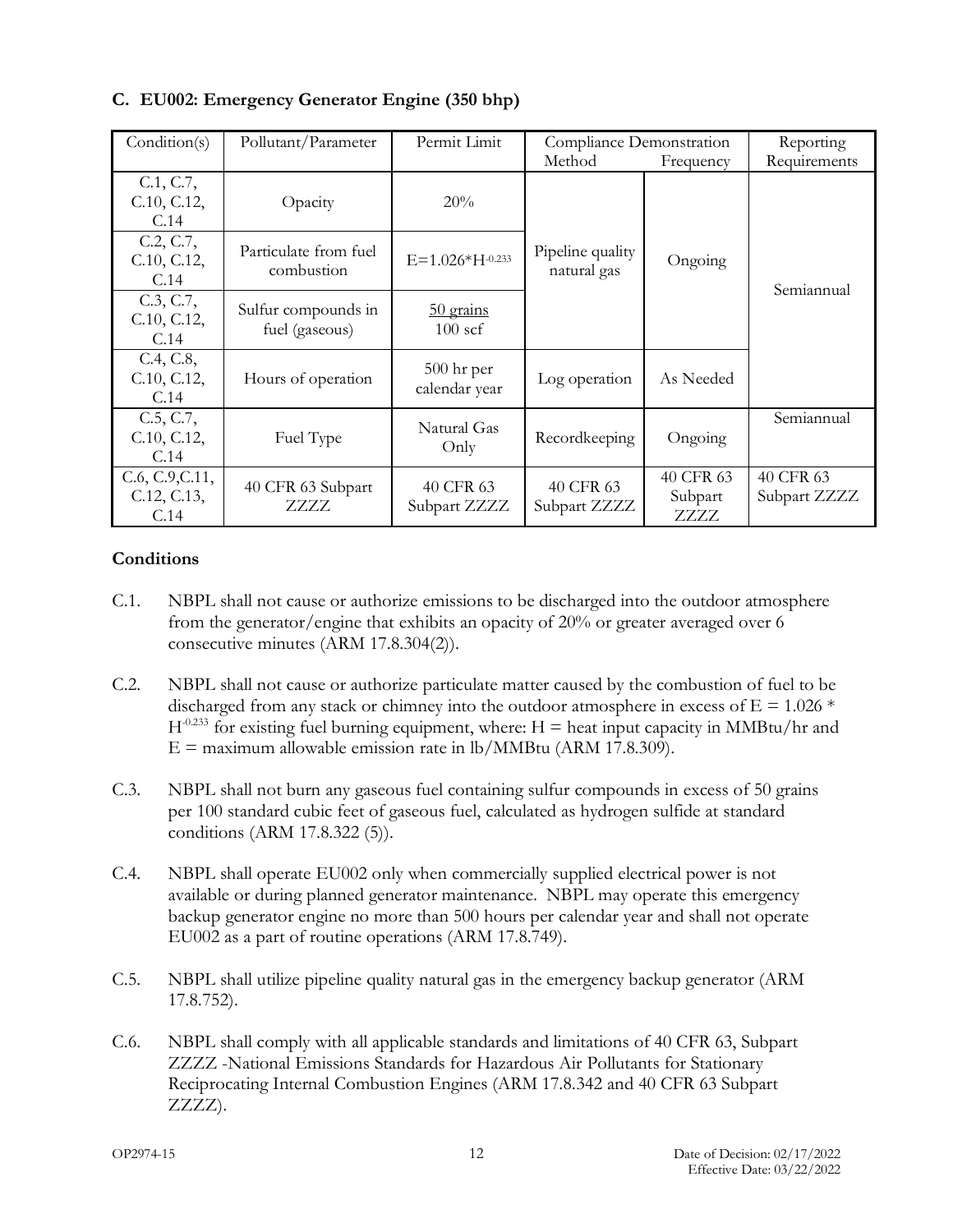#### **Compliance Demonstration**

- <span id="page-15-0"></span>C.7. Compliance with Sections III[.C.1,](#page-14-0) III[.C.2,](#page-14-1) II[I.C.3,](#page-14-2) and II[I.C.5](#page-14-4) may be satisfied by burning pipeline quality natural gas (as defined by NBPL's FERC Gas Tariff) (ARM 17.8.1213). NBPL shall log the duration of time that fuel other than pipeline quality natural gas (as defined by NBPL's FERC Gas Tariff) is burned. The log shall include the estimated start date and time, fuel characteristics, duration, and operator's initials. Emissions of all regulated pollutants during any time that pipeline quality natural gas is not burned shall be calculated and submitted to the Department (ARM 17.8.1213).
- <span id="page-15-4"></span>C.8. NBPL shall log the dates and reasons for operating the emergency generator engines, the hours of operation, and the estimated amount of fuel consumed by the generator engine (ARM 17.8.1213).
- <span id="page-15-5"></span>C.9. NBPL shall monitor compliance with 40 CFR 63 Subpart ZZZZ as required by 40 CFR 63 Subpart ZZZZ (ARM 17.8.340).

#### **Recordkeeping**

- <span id="page-15-1"></span>C.10. NBPL shall maintain on-site or under the facility's control, the records/logs as described in Section II[I.C.7](#page-15-0) and Section III[.C.8.](#page-15-4) The records/logs shall be submitted to the Department upon request and must be made available on-site upon request (ARM 17.8.1212).
- <span id="page-15-6"></span>C.11. NBPL shall comply with all applicable recordkeeping and reporting requirements of 40 CFR 63, Subpart ZZZZ (ARM 17.8.340).

#### **Reporting**

- <span id="page-15-2"></span>C.12. The annual compliance certification required by Section V[.B.](#page-17-0) must contain a certification statement for the above applicable requirements (ARM 17.8.1212).
- <span id="page-15-7"></span>C.13. NBPL shall comply with all applicable reporting requirements in accordance with 40 CFR 63 Subpart ZZZZ, as applicable (ARM 17.8.1212, ARM 17.8.342, and 40 CFR 63, Subpart ZZZZ).
- <span id="page-15-3"></span>C.14. The semiannual reporting shall provide (ARM 17.8.1212):
	- a. Reports of any required monitoring performed during the reporting period, with all instances of deviations from any permit requirements identified, including:
		- i. A summary of the log of the type of fuel used;
		- ii. A summary of the log for the dates and reason for operating the emergency generator engine.
	- b. A summary of compliance with the requirements of 40 CFR 63 Subpart ZZZZ including any testing and reporting as may be applicable.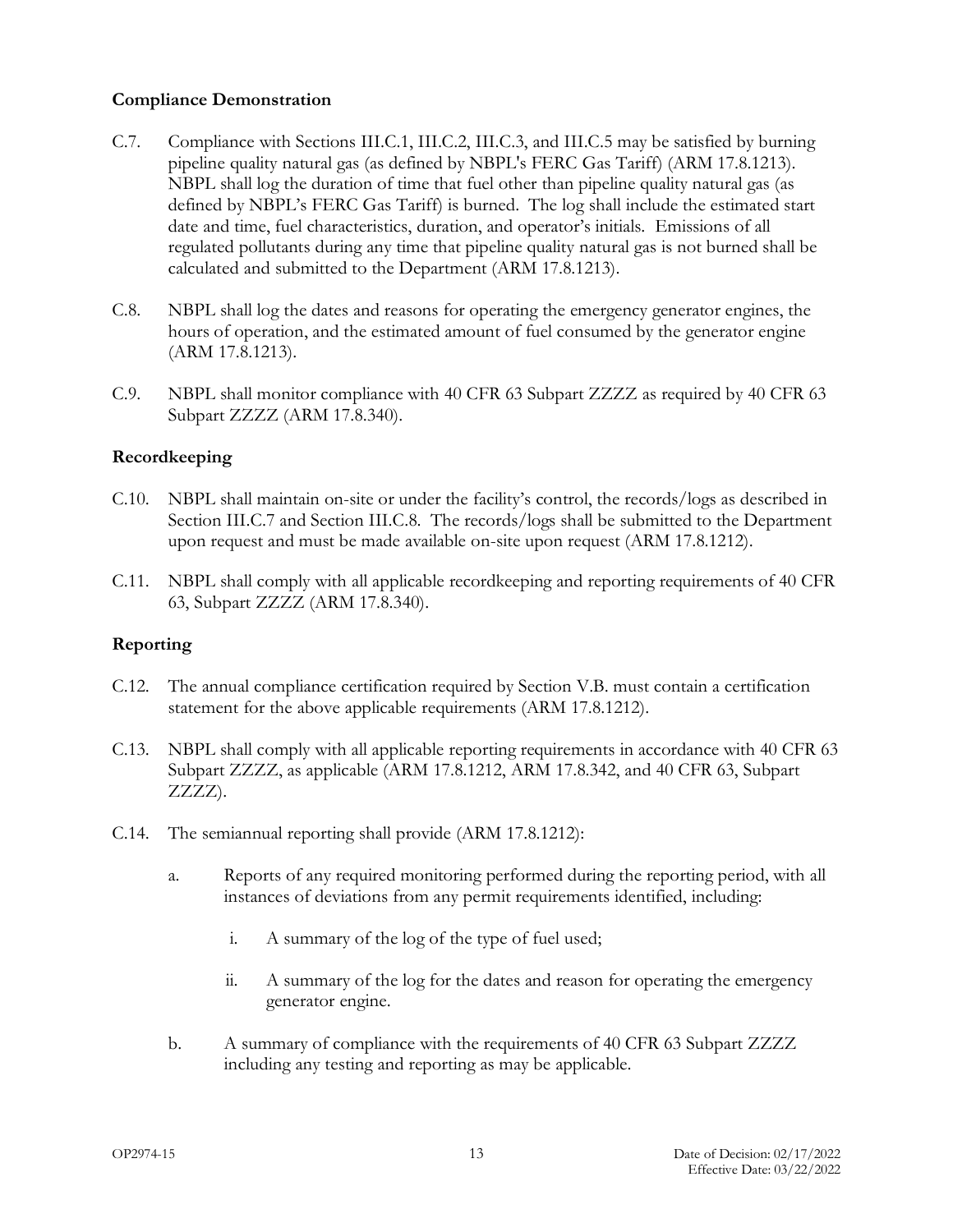#### **SECTION IV. NON-APPLICABLE REQUIREMENTS**

Air Quality Administrative Rules of Montana (ARM) and Federal Regulations identified as not applicable to the facility or to a specific emissions unit at the time of the permit issuance are listed below (ARM 17.8.1214). The following list does not preclude the need to comply with any new requirements that may become applicable during the permit term.

## **A. Facility-Wide**

The permit application identified applicable requirements: non-applicable requirements on facilitywide were not listed. The Department has listed the non-applicable requirements in Section IV[.B](#page-16-0) as they apply to individual emitting units.

#### <span id="page-16-0"></span>**B. Emission Units**

The following table contains non-applicable requirements which are administered by the Department of Environmental Quality.

| <b>Rule Citation</b>                      | Reason                                                        |
|-------------------------------------------|---------------------------------------------------------------|
| 40 CFR 60 Subpart Dc – Small Industrial-  | Subpart Dc regulations apply to each steam                    |
| Commercial-Institutional Steam Generating | generating unit for which construction,                       |
| Units                                     | modification, or reconstruction is commenced                  |
|                                           | after June 9, 1989, and that has a maximum design             |
|                                           | heat input capacity of 100 MMBtu/hr or less, but              |
|                                           | greater than or equal to 10 MMBtu/hr. The                     |
|                                           | hydronic boiler located at Compressor Station No.             |
|                                           | 3 has a heat input capacity of less than 10                   |
|                                           | MMBtu/hr; therefore, this emission unit is exempt             |
|                                           | from this subpart.                                            |
| 40 CFR 60 Subpart Kb – Volatile Organic   | Subpart Kb applies to storage vessels containing              |
| Liquid Storage Vessels                    | volatile organic liquids with a capacity greater than         |
|                                           | $75 \text{ m}^3$ that were constructed, reconstructed, or     |
|                                           | modified after July 23, 1984. All storage tanks at            |
|                                           | Compressor Station No. 3 in place at the time of              |
|                                           | the renewal application were constructed after July           |
|                                           | 23, 1984 but all have a capacity less than 75m <sup>3</sup> ; |
|                                           | therefore, Subpart Kb does not apply.                         |
|                                           |                                                               |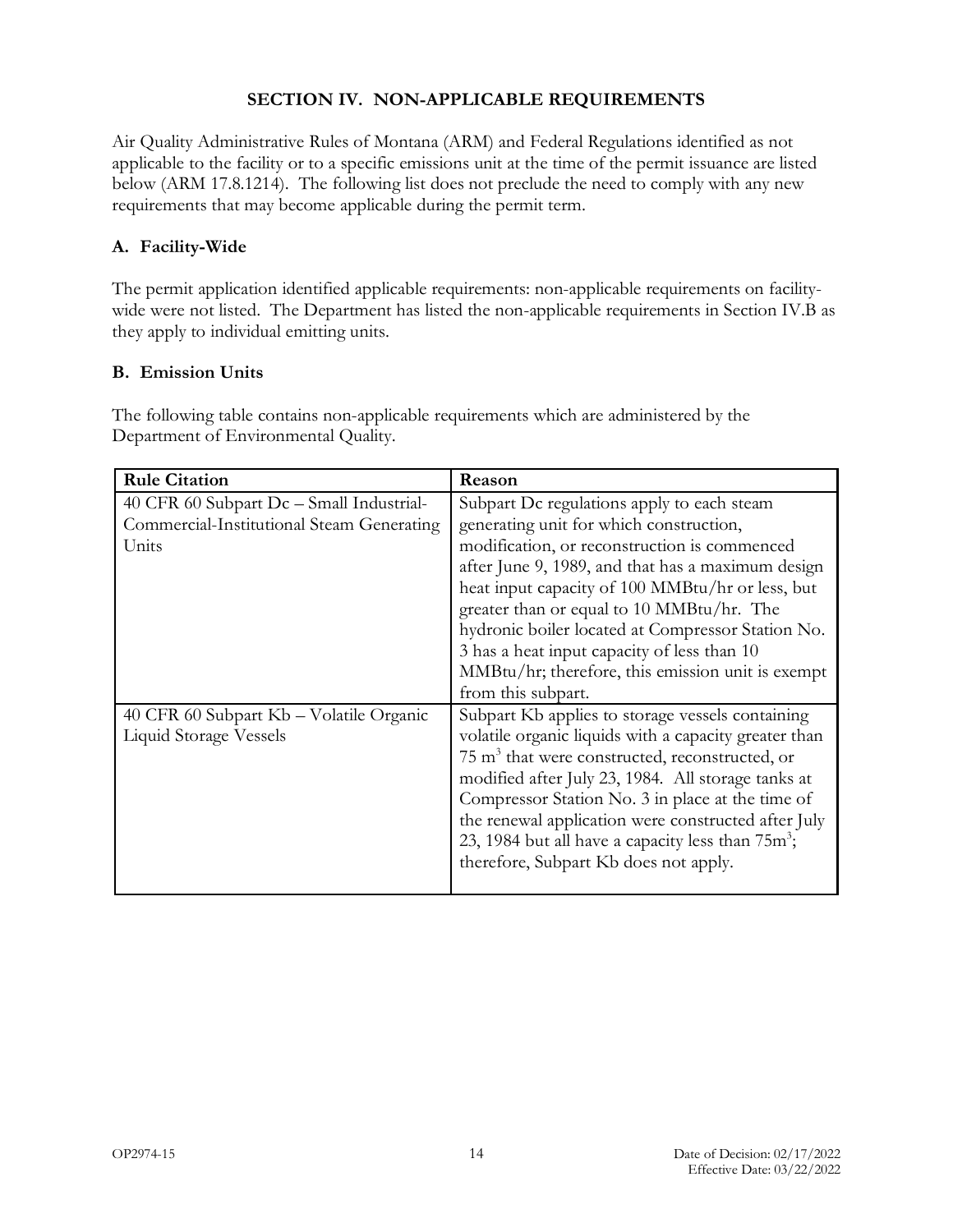## **A. Compliance Requirements**

ARM 17.8, Subchapter 12, Operating Permit Program §1210(2)(a)-(c)&(e), §1206(6)(c)&(b)

- 1. The permittee must comply with all conditions of the permit. Any noncompliance with the terms or conditions of the permit constitutes a violation of the Montana Clean Air Act, and may result in enforcement action, permit modification, revocation and reissuance, or termination, or denial of a permit renewal application under ARM Title 17, Chapter 8, Subchapter 12.
- 2. The filing of a request by the permittee for a permit modification, revocation and reissuance, or termination, or of a notification of planned changes or anticipated noncompliance does not stay any permit condition.
- 3. It shall not be a defense for a permittee in an enforcement action that it would have been necessary to halt or reduce the permitted activity in order to maintain compliance with the conditions of the permit. If appropriate, this factor may be considered as a mitigating factor in assessing a penalty for noncompliance with an applicable requirement if the source demonstrates that both the health, safety or environmental impacts of halting or reducing operations would be more serious than the impacts of continuing operations, and that such health, safety or environmental impacts were unforeseeable and could not have otherwise been avoided.
- 4. The permittee shall furnish to the Department, within a reasonable time set by the Department (not to be less than 15 days), any information that the Department may request in writing to determine whether cause exists for modifying, revoking and reissuing, or terminating the permit, or to determine compliance with the permit. Upon request, the permittee shall also furnish to the Department copies of those records that are required to be kept pursuant to the terms of the permit. This subsection does not impair or otherwise limit the right of the permittee to assert the confidentiality of the information requested by the Department, as provided in 75-2-105, MCA.
- 5. Any schedule of compliance for applicable requirements with which the source is not in compliance with at the time of permit issuance shall be supplemental to, and shall not sanction noncompliance with, the applicable requirements on which it was based.
- 6. For applicable requirements that will become effective during the permit term, the source shall meet such requirements on a timely basis unless a more detailed plan or schedule is required by the applicable requirement or the Department.

## <span id="page-17-0"></span>**B. Certification Requirements**

ARM 17.8, Subchapter 12, Operating Permit Program §1207 and §1213(7)(a) & (c)-(d)

1. Any application form, report, or compliance certification submitted pursuant to ARM Title 17, Chapter 8, Subchapter 12, shall contain certification by a responsible official of truth, accuracy and completeness. This certification and any other certification required under ARM Title 17, Chapter 8, Subchapter 12, shall state that, based on information and belief formed after reasonable inquiry, the statements and information in the document are true, accurate and complete.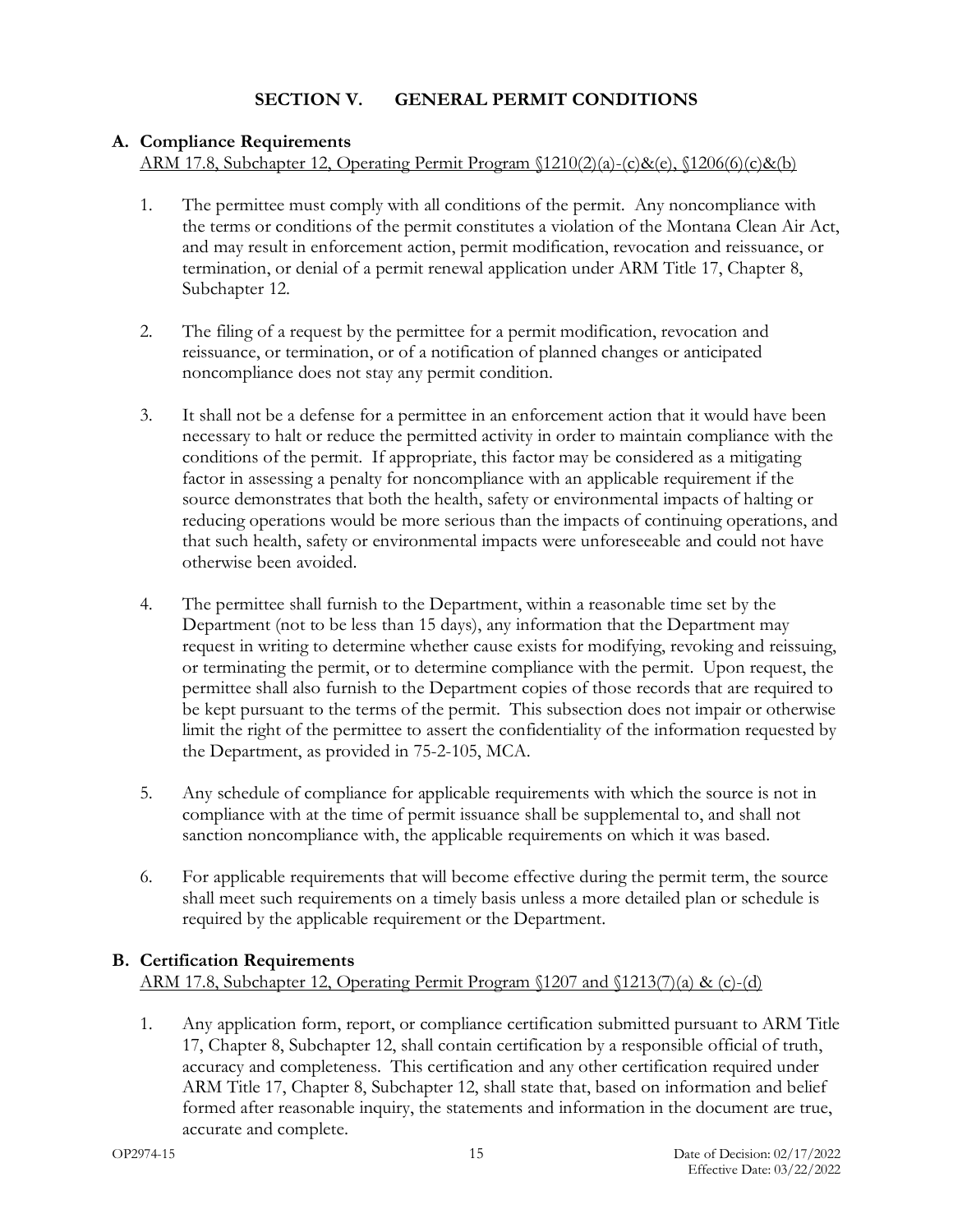- 2. Compliance certifications shall be submitted by February 15 of each year, or more frequently if otherwise specified in an applicable requirement or elsewhere in the permit. Each certification must include the required information for the previous calendar year (i.e., January 1 – December 31).
- 3. Compliance certifications shall include the following:
	- a. The identification of each term or condition of the permit that is the basis of the certification;
	- b. The identification of the method(s) or other means used by the owner or operator for determining the status of compliance with each term and condition during the certification period, consistent with ARM 17.8.1212;
	- c. The status of compliance with each term and condition for the period covered by the certification, *including whether compliance during the period was continuous or intermittent* (based on the method or means identified in ARM 17.8.1213(7)(c)(ii), as described above); and
	- d. Such other facts as the Department may require to determine the compliance status of the source.
- 4. All compliance certifications must be submitted to the Environmental Protection Agency, as well as to the Department, at the addresses listed in the Notification Addresses Appendix of this permit.

#### **C. Permit Shield**

ARM 17.8, Subchapter 12, Operating Permit Program §1214(1)-(4)

- 1. The applicable requirements and non-federally enforceable requirements are included and specifically identified in this permit and the permit includes a precise summary of the requirements not applicable to the source. Compliance with the conditions of the permit shall be deemed compliance with any applicable requirements and any non-federally enforceable requirements as of the date of permit issuance.
- 2. The permit shield described in 1 above shall remain in effect during the appeal of any permit action (renewal, revision, reopening, or revocation and reissuance) to the Board of Environmental Review (Board), until such time as the Board renders its final decision.
- 3. Nothing in this permit alters or affects the following:
	- a. The provisions of Sec. 7603 of the FCAA, including the authority of the administrator under that section;
	- b. The liability of an owner or operator of a source for any violation of applicable requirements prior to or at the time of permit issuance;
	- c. The applicable requirements of the Acid Rain Program, consistent with Sec.  $7651g(a)$ of the FCAA;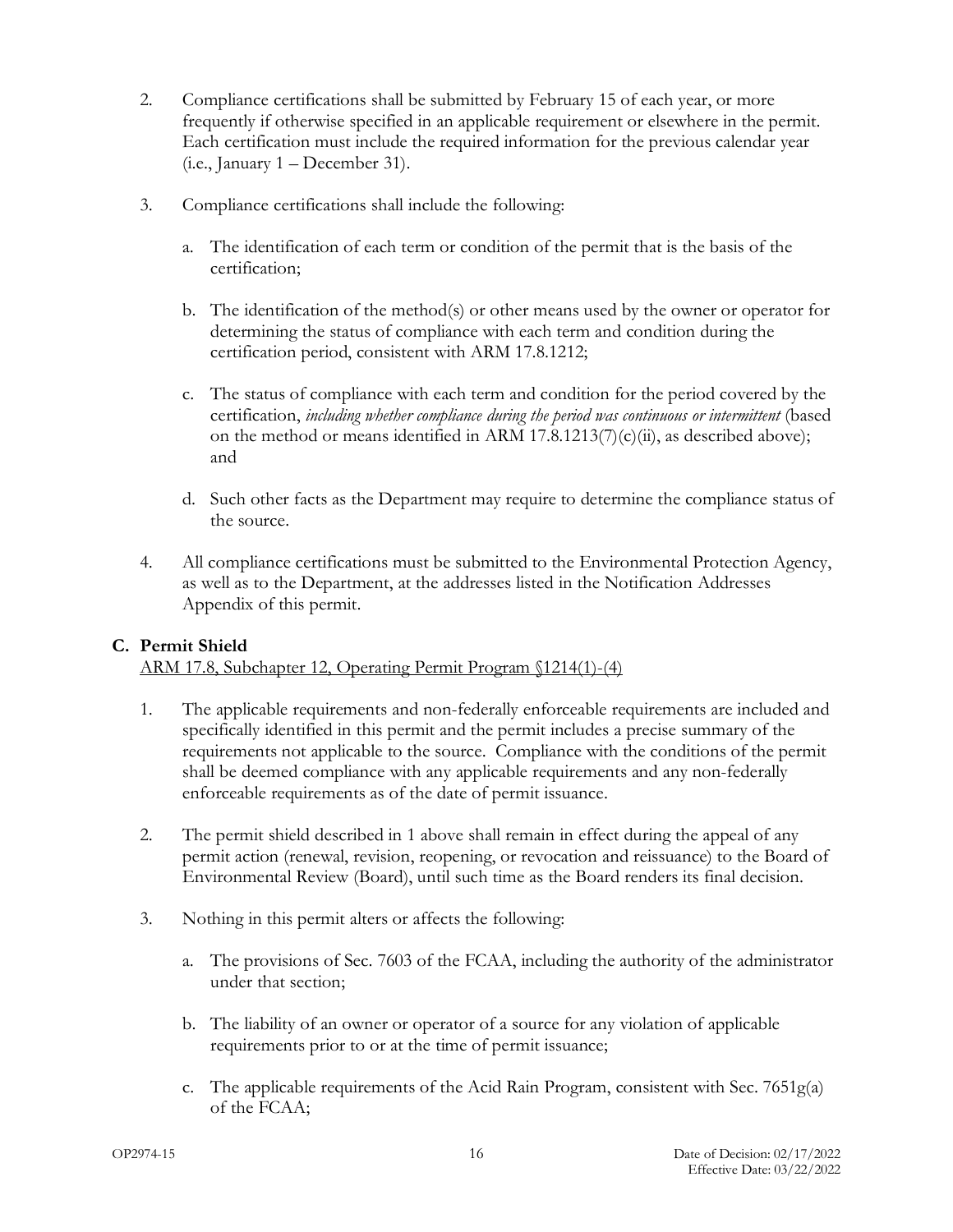- d. The ability of the administrator to obtain information from a source pursuant to Sec. 7414 of the FCAA;
- e. The ability of the Department to obtain information from a source pursuant to the Montana Clean Air Act, Title 75, Chapter 2, MCA;
- f. The emergency powers of the Department under the Montana Clean Air Act, Title 75, Chapter 2, MCA; and
- g. The ability of the Department to establish or revise requirements for the use of Reasonably Available Control Technology (RACT) as defined in ARM Title 17, Chapter 8. However, if the inclusion of a RACT into the permit pursuant to ARM Title 17, Chapter 8, Subchapter 12, is appealed to the Board, the permit shield, as it applies to the source's existing permit, shall remain in effect until such time as the Board has rendered its final decision.
- 4. Nothing in this permit alters or affects the ability of the Department to take enforcement action for a violation of an applicable requirement or permit term demonstrated pursuant to ARM 17.8.106, Source Testing Protocol.
- 5. Pursuant to ARM 17.8.132, for the purpose of submitting a compliance certification, nothing in these rules shall preclude the use, including the exclusive use, of any credible evidence or information relevant to whether a source would have been in compliance. However, when compliance or noncompliance is demonstrated by a test or procedure provided by permit or other applicable requirements, the source shall then be presumed to be in compliance or noncompliance unless that presumption is overcome by other relevant credible evidence.
- 6. The permit shield will not extend to minor permit modifications or changes not requiring a permit revision (see Sections [I](#page-22-0) & [J\)](#page-22-1).
- 7. The permit shield will extend to significant permit modifications and transfer or assignment of ownership (see Sections [K](#page-24-0) & [O\)](#page-25-0).

#### **D. Monitoring, Recordkeeping, and Reporting Requirements** ARM 17.8, Subchapter 12, Operating Permit Program §1212(2)&(3)

- 1. Unless otherwise provided in this permit, the permittee shall maintain compliance monitoring records that include the following information:
	- a. The date, place as defined in the permit, and time of sampling or measurement;
	- b. The date(s) analyses were performed;
	- c. The company or entity that performed the analyses;
	- d. The analytical techniques or methods used;
	- e. The results of such analyses; and
	- f. The operating conditions at the time of sampling or measurement.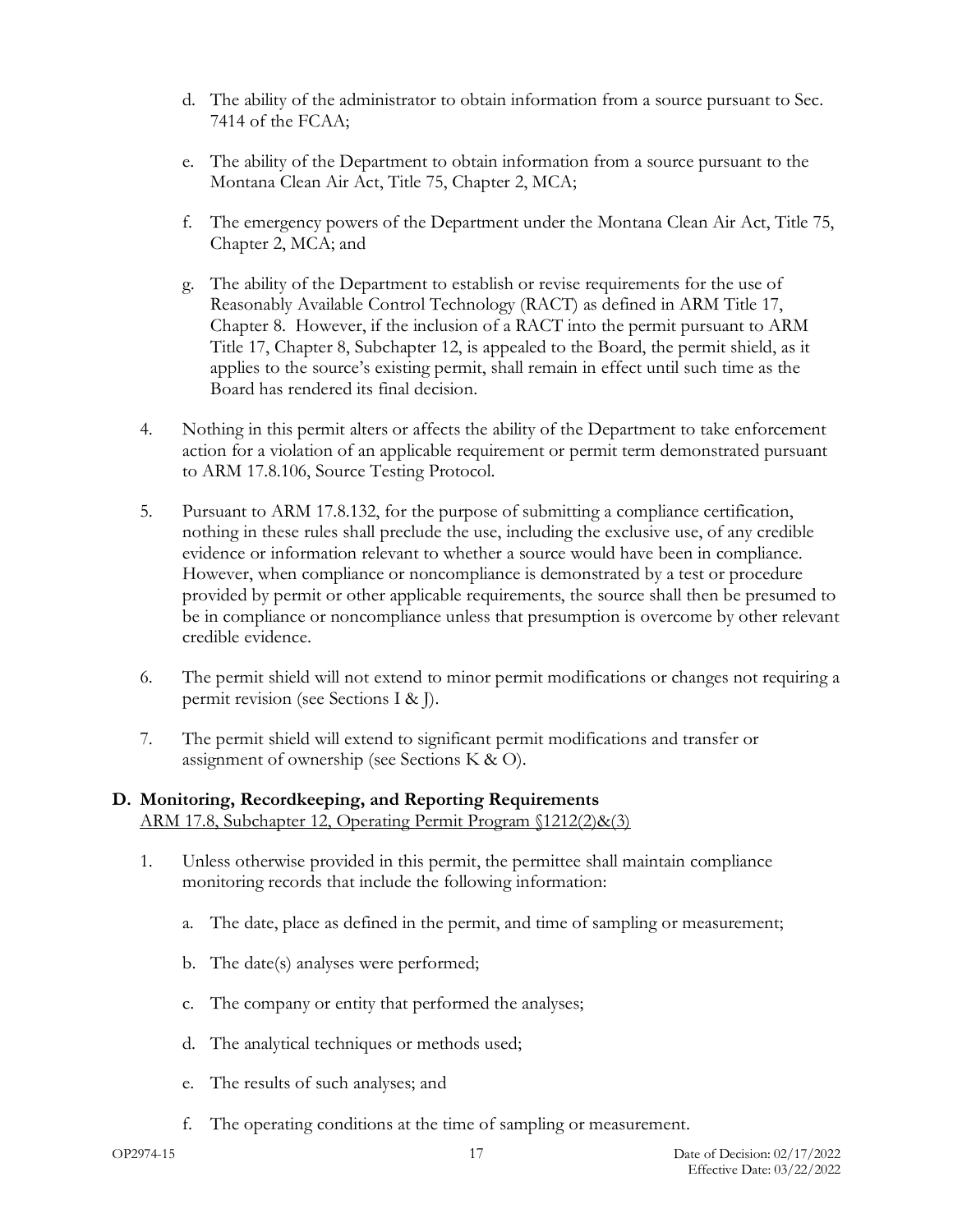- 2. The permittee shall retain records of all required monitoring data and support information for a period of at least 5 years from the date of the monitoring sample, measurement, report, or application. Support information includes all calibration and maintenance records and all original strip-chart recordings for continuous monitoring instrumentation, and copies of all reports required by the permit. All monitoring data, support information, and required reports and summaries may be maintained in computerized form at the plant site if the information is made available to Department personnel upon request, which may be for either hard copies or computerized format. Strip-charts must be maintained in their original form at the plant site and shall be made available to Department personnel upon request.
- 3. The permittee shall submit to the Department, at the addresses located in the Notification Addresses Appendix of this permit, reports of any required monitoring by February 15 and August 15 of each year, or more frequently if otherwise specified in an applicable requirement or elsewhere in the permit. The monitoring report submitted on February 15 of each year must include the required monitoring information for the period of July 1 through December 31 of the previous year. The monitoring report submitted on August 15 of each year must include the required monitoring information for the period of January 1 through June 30 of the current year. All instances of deviations from the permit requirements must be clearly identified in such reports. All required reports must be certified by a responsible official, consistent with ARM 17.8.1207.

#### <span id="page-20-0"></span>**E. Prompt Deviation Reporting**

ARM 17.8, Subchapter 12, Operating Permit Program §1212(3)(b)

The permittee shall promptly report deviations from permit requirements, including those attributable to upset conditions as defined in the permit, the probable cause of such deviations, and any corrective actions or preventive measures taken. To be considered prompt, deviations shall be reported to the Department within the following timeframes (unless otherwise specified in an applicable requirement):

- 1. For deviations which may result in emissions potentially in violation of permit limitations:
	- a. An initial phone notification (or faxed or electronic notification) describing the incident within 24 hours (or the next business day) of discovery; and,
	- b. A follow-up written, faxed, or electronic report within 30 days of discovery of the deviation that describes the probable cause of the reported deviation and any corrective actions or preventative measures taken.
- 2. For deviations attributable to malfunctions, deviations shall be reported to the Department in accordance with the malfunction reporting requirements under ARM 17.8.110; and
- 3. For all other deviations, deviations shall be reported to the Department via a written, faxed, or electronic report within 90 days of discovery (as determined through routine internal review by the permittee).

Prompt deviation reports do not need to be resubmitted with regular semiannual (or other routine) reports, but may be referenced by the date of submittal.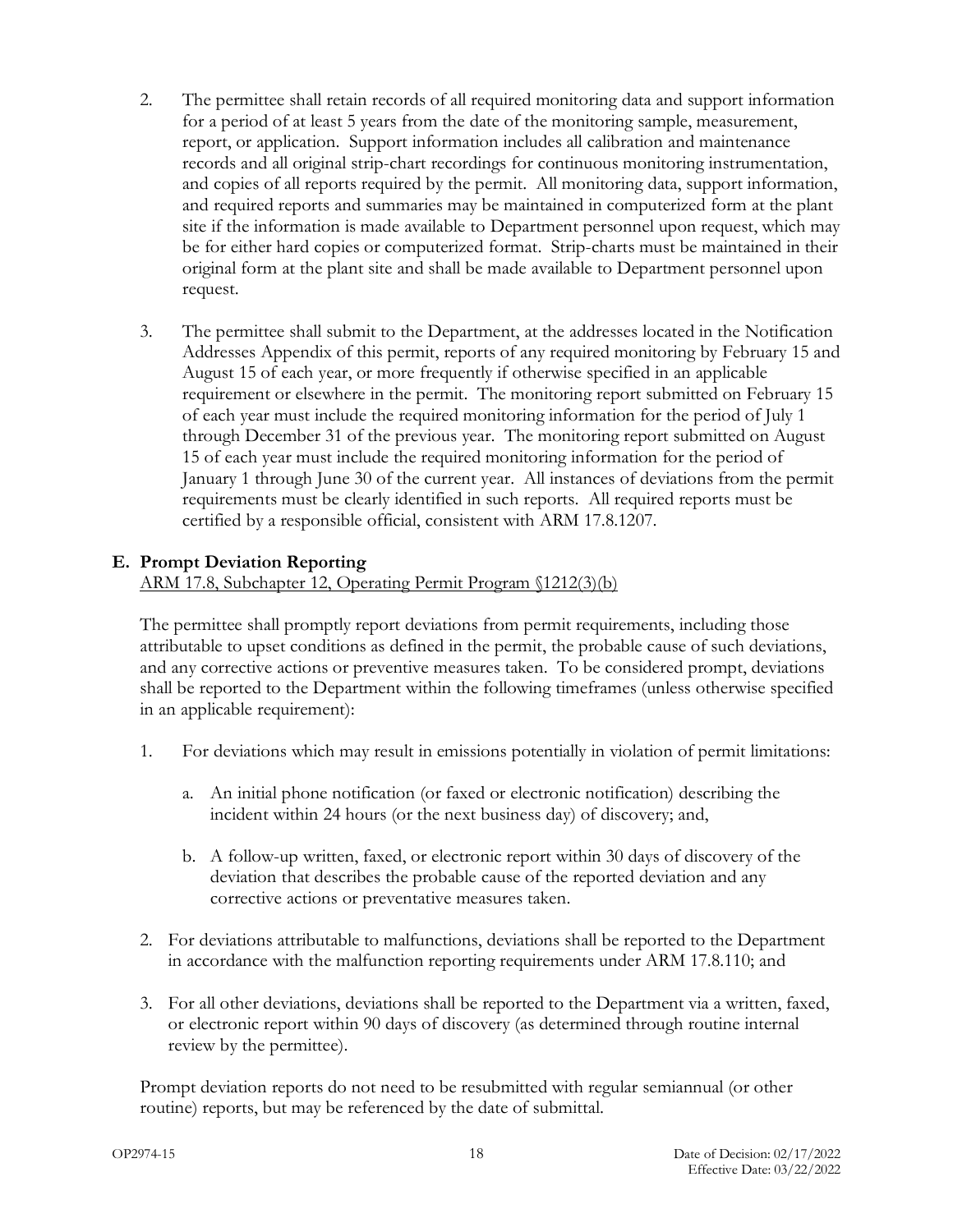#### **F. Emergency Provisions** ARM 17.8, Subchapter 12, Operating Permit Program §1201(13) and §1214(5), (6)&(8)

- 1. An "emergency" means any situation arising from sudden and reasonably unforeseeable events beyond the control of the source, including acts of God, which situation requires immediate corrective action to restore normal operation and causes the source to exceed a technology-based emission limitation under this permit due to the unavoidable increases in emissions attributable to the emergency. An emergency shall not include noncompliance to the extent caused by improperly designed equipment, lack of reasonable preventive maintenance, careless or improper operation, or operator error.
- 2. An emergency constitutes an affirmative defense to an action brought for noncompliance with a technology-based emission limitation if the permittee demonstrates through properly signed, contemporaneous logs, or other relevant evidence, that:
	- a. An emergency occurred and the permittee can identify the cause(s) of the emergency;
	- b. The permitted facility was at the time being properly operated;
	- c. During the period of the emergency the permittee took all reasonable steps to minimize levels of emissions that exceeded the emission standards or other requirements in the permit; and
	- d. The permittee submitted notice of the emergency to the Department within 2 working days of the time when emission limitations were exceeded due to the emergency. This notice fulfills the requirements of ARM 17.8.1212(3)(b). This notice must contain a description of the emergency, any steps taken to mitigate emissions, and corrective actions taken.
- 3. These emergency provisions are in addition to any emergency, malfunction or upset provision contained in any applicable requirement.

#### **G. Inspection and Entry**

ARM 17.8, Subchapter 12, Operating Permit Program §1213(3)&(4)

- 1. Upon presentation of credentials and other requirements as may be required by law, the permittee shall allow the Department, the administrator, or an authorized representative (including an authorized contractor acting as a representative of the Department or the administrator) to perform the following:
	- a. Enter the premises where a source required to obtain a permit is located or emissionsrelated activity is conducted, or where records must be kept under the conditions of the permit;
	- b. Have access to and copy, at reasonable times, any records that must be kept under the conditions of the permit;
	- c. Inspect at reasonable times any facilities, emission units, equipment (including monitoring and air pollution control equipment), practices, or operations regulated or required under the permit; and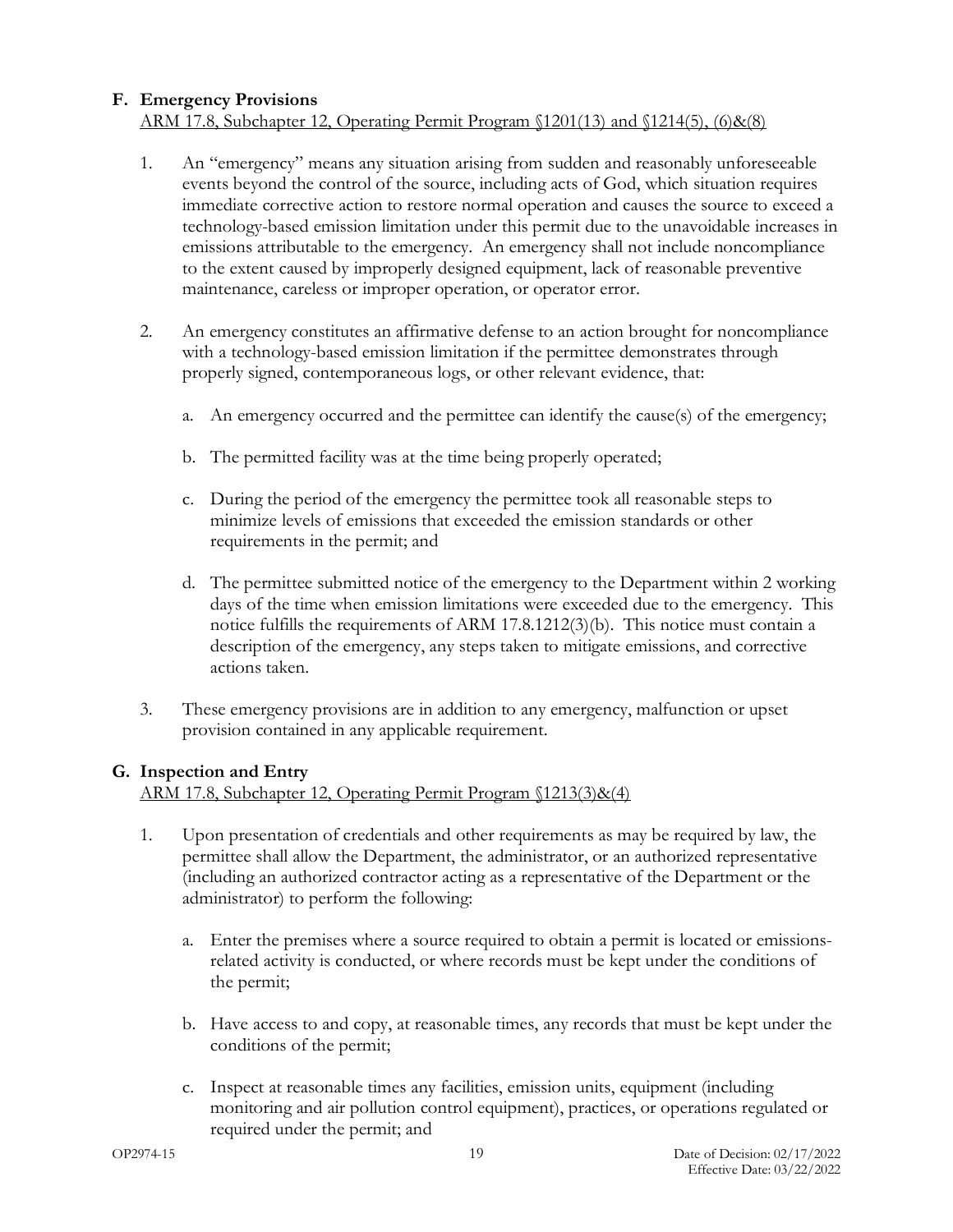- d. As authorized by the Montana Clean Air Act and rules promulgated thereunder, sample or monitor, at reasonable times, any substances or parameters at any location for the purpose of assuring compliance with the permit or applicable requirements.
- 2. The permittee shall inform the inspector of all workplace safety rules or requirements at the time of inspection. This section shall not limit in any manner the Department's statutory right of entry and inspection as provided for in 75-2-403, MCA.

#### **H. Fee Payment**

ARM 17.8, Subchapter 12, Operating Permit Program §1210(2)(f) and ARM 17.8, Subchapter 5, Air Quality Permit Application, Operation, and Open Burning Fees §505(3)-(5) (STATE ONLY)

- 1. The permittee must pay application and operating fees, pursuant to ARM Title 17, Chapter 8, Subchapter 5.
- 2. Annually, the Department shall provide the permittee with written notice of the amount of the fee and the basis for the fee assessment. The air quality operation fee is due 30 days after receipt of the notice, unless the fee assessment is appealed pursuant to ARM 17.8.511. If any portion of the fee is not appealed, that portion of the fee that is not appealed is due 30 days after receipt of the notice. Any remaining fee, which may be due after the completion of an appeal, is due immediately upon issuance of the Board's decision or upon completion of any judicial review of the Board's decision.
- 3. If the permittee fails to pay the required fee (or any required portion of an appealed fee) within 90 days of the due date of the fee, the Department may impose an additional assessment of 15% of the fee (or any required portion of an appealed fee) or \$100, whichever is greater, plus interest on the fee (or any required portion of an appealed fee), computed at the interest rate established under 15-31-510(3), MCA.

#### <span id="page-22-0"></span>**I. Minor Permit Modifications**

#### ARM 17.8, Subchapter 12, Operating Permit Program §1226(3)&(11)

- 1. An application for a minor permit modification need only address in detail those portions of the permit application that require revision, updating, supplementation, or deletion, and may reference any required information that has been previously submitted.
- 2. The permit shield under ARM 17.8.1214 will not extend to any minor modifications processed pursuant to ARM 17.8.1226.

#### <span id="page-22-1"></span>**J. Changes Not Requiring Permit Revision** ARM 17.8, Subchapter 12, Operating Permit Program §1224(1)-(3), (5)&(6)

- 1. The permittee is authorized to make changes within the facility as described below, provided the following conditions are met:
	- a. The proposed changes do not require the permittee to obtain a Montana Air Quality Permit under ARM Title 17, Chapter 8, Subchapter 7;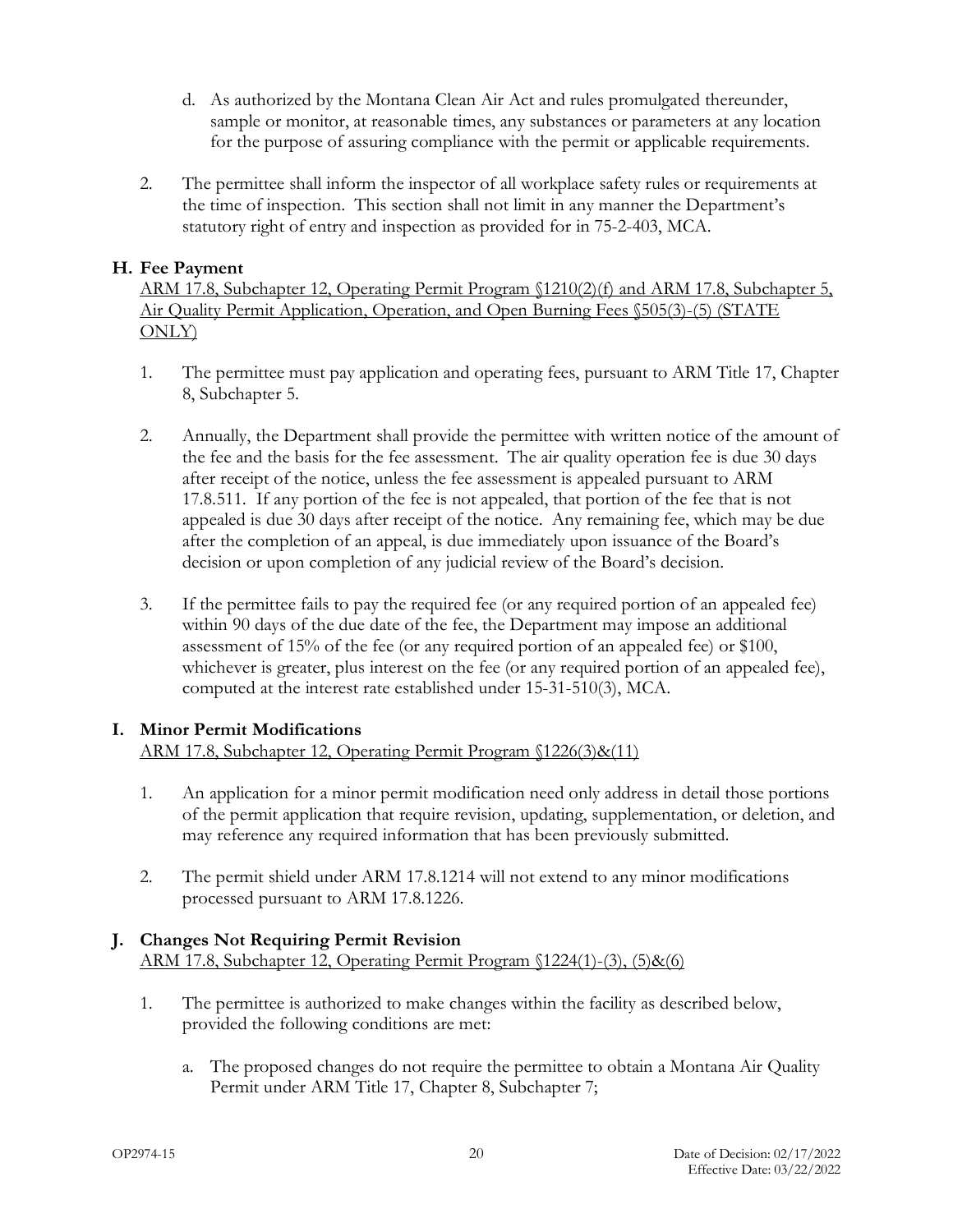- b. The proposed changes are not modifications under Title I of the FCAA, or as defined in ARM Title 17, Chapter 8, Subchapters 8, 9, or 10;
- c. The emissions resulting from the proposed changes do not exceed the emissions allowable under this permit, whether expressed as a rate of emissions or in total emissions;
- d. The proposed changes do not alter permit terms that are necessary to enforce applicable emission limitations on emission units covered by the permit; and
- e. The facility provides the administrator and the Department with written notification at least 7 days prior to making the proposed changes.
- 2. The permittee and the Department shall attach each notice provided pursuant to 1.e above to their respective copies of this permit.
- 3. Pursuant to the conditions above, the permittee is authorized to make Section 502(b)(10) changes, as defined in ARM 17.8.1201(30), without a permit revision. For each such change, the written notification required under 1.e above shall include a description of the change within the source, the date on which the change will occur, any change in emissions, and any permit term or condition that is no longer applicable as a result of the change.
- 4. The permittee may make a change not specifically addressed or prohibited by the permit terms and conditions without requiring a permit revision, provided the following conditions are met:
	- a. Each proposed change does not weaken the enforceability of any existing permit conditions;
	- b. The Department has not objected to such change;
	- c. Each proposed change meets all applicable requirements and does not violate any existing permit term or condition; and
	- d. The permittee provides contemporaneous written notice to the Department and the administrator of each change that is above the level for insignificant emission units as defined in ARM 17.8.1201(22) and 17.8.1206(3), and the written notice describes each such change, including the date of the change, any change in emissions, pollutants emitted, and any applicable requirement that would apply as a result of the change.
- 5. The permit shield authorized by ARM 17.8.1214 shall not apply to changes made pursuant to ARM 17.8.1224(3) and (5), but is applicable to terms and conditions that allow for increases and decreases in emissions pursuant to ARM 17.8.1224(4).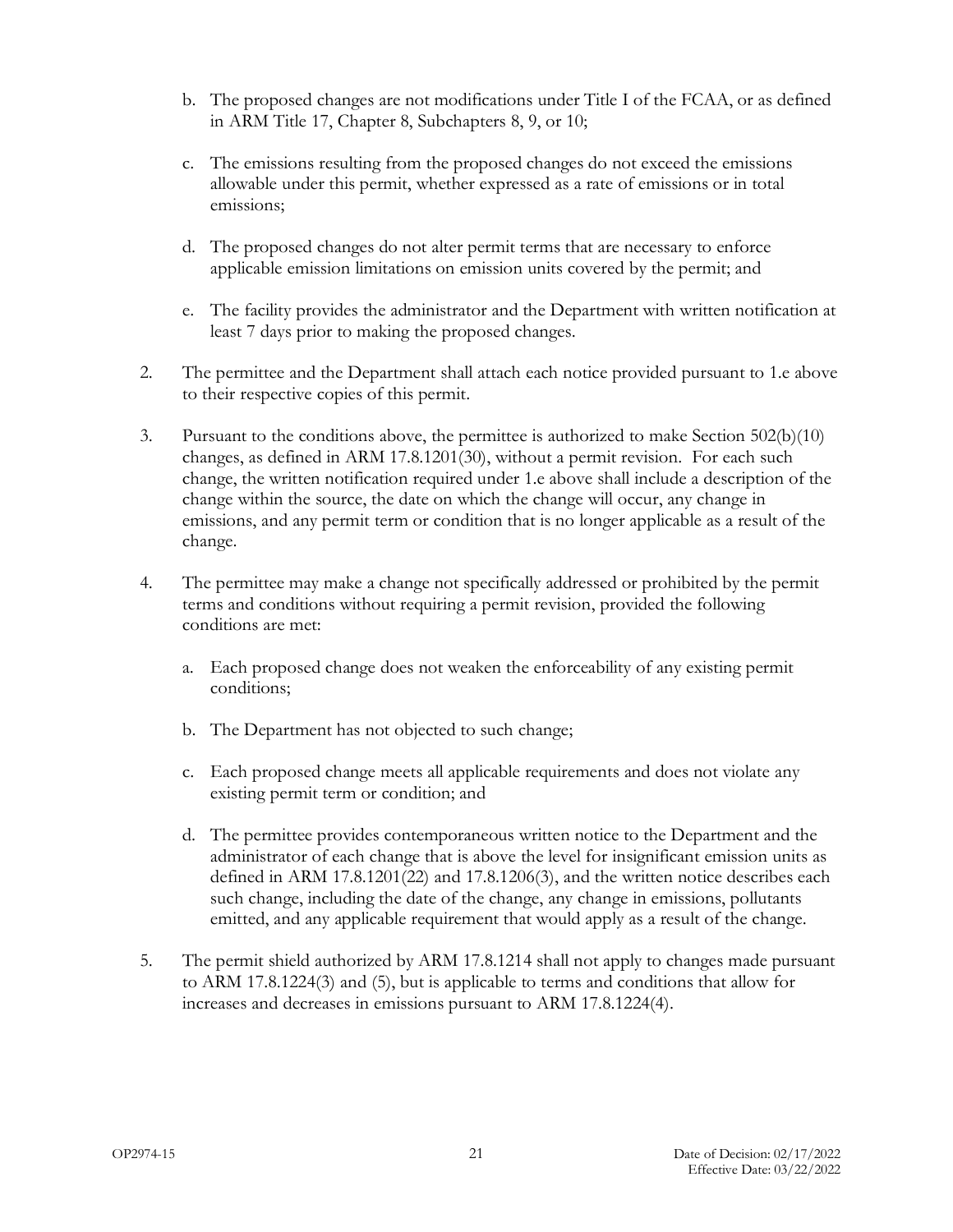# <span id="page-24-0"></span>**K. Significant Permit Modifications**

## ARM 17.8, Subchapter 12, Operating Permit Program §1227(1), (3)&(4)

- 1. The modification procedures set forth in 2 below must be used for any application requesting a significant modification of this permit. Significant modifications include the following:
	- a. Any permit modification that does not qualify as either a minor modification or as an administrative permit amendment;
	- b. Every significant change in existing permit monitoring terms or conditions;
	- c. Every relaxation of permit reporting or recordkeeping terms or conditions that limit the Department's ability to determine compliance with any applicable rule, consistent with the requirements of the rule; or
	- d. Any other change determined by the Department to be significant.
- 2. Significant modifications shall meet all requirements of ARM Title 17, Chapter 8, including those for applications, public participation, and review by affected states and the administrator, as they apply to permit issuance and renewal, except that an application for a significant permit modification need only address in detail those portions of the permit application that require revision, updating, supplementation or deletion.
- 3. The permit shield provided for in ARM 17.8.1214 shall extend to significant modifications.

#### **L. Reopening for Cause**

ARM 17.8, Subchapter 12, Operating Permit Program §1228(1)&(2)

This permit may be reopened and revised under the following circumstances:

- 1. Additional applicable requirements under the FCAA become applicable to the facility when the permit has a remaining term of 3 or more years. Reopening and revision of the permit shall be completed not later than 18 months after promulgation of the applicable requirement. No reopening is required under ARM 17.8.1228(1)(a) if the effective date of the applicable requirement is later than the date on which the permit is due to expire, unless the original permit or any of its terms or conditions have been extended pursuant to ARM 17.8.1220(12) or 17.8.1221(2);
- 2. Additional requirements (including excess emission requirements) become applicable to an affected source under the Acid Rain Program. Upon approval by the administrator, excess emission offset plans shall be deemed incorporated into the permit;
- 3. The Department or the administrator determines that the permit contains a material mistake or that inaccurate statements were made in establishing the emission standards or other terms or conditions of the permit; or
- 4. The administrator or the Department determines that the permit must be revised or revoked and reissued to ensure compliance with the applicable requirements.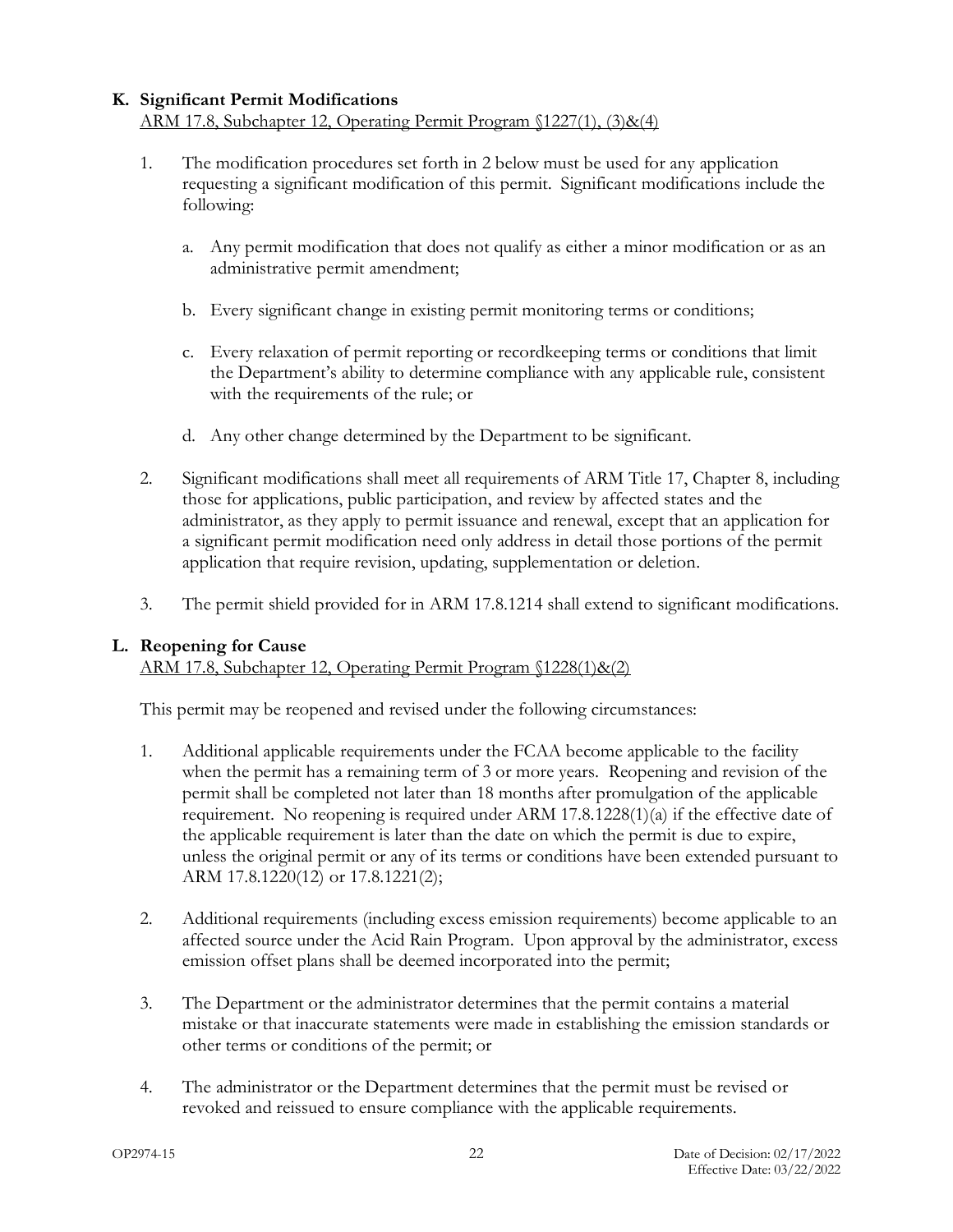#### **M. Permit Expiration and Renewal**

#### ARM 17.8, Subchapter 12, Operating Permit Program §1210(2)(g), §1220(11)&(12), and  $$1205(2)(d)$

- 1. This permit is issued for a fixed term of 5 years.
- 2. Renewal of this permit is subject to the same procedural requirements that apply to permit issuance, including those for application, content, public participation, and affected state and administrator review.
- 3. Expiration of this permit terminates the permittee's right to operate unless a timely and administratively complete renewal application has been submitted consistent with ARM  $17.8.1221$  and  $17.8.1205(2)(d)$ . If a timely and administratively complete application has been submitted, all terms and conditions of the permit, including the application shield, remain in effect after the permit expires until the permit renewal has been issued or denied.
- 4. For renewal, the permittee shall submit a complete air quality operating permit application to the Department not later than 6 months prior to the expiration of this permit, unless otherwise specified. If necessary, to ensure that the terms of the existing permit will not lapse before renewal, the Department may specify, in writing to the permittee, a longer time period for submission of the renewal application. Such written notification must be provided at least 1 year before the renewal application due date established in the existing permit.

#### **N. Severability Clause**

ARM 17.8, Subchapter 12, Operating Permit Program §1210(2)(i)&(l)

- 1. The administrative appeal or subsequent judicial review of the issuance by the Department of an initial permit under this subchapter shall not impair in any manner the underlying applicability of all applicable requirements, and such requirements continue to apply as if a final permit decision had not been reached by the Department.
- 2. If any provision of a permit is found to be invalid, all valid parts that are severable from the invalid part remain in effect. If a provision of a permit is invalid in one or more of its applications, the provision remains in effect in all valid applications that are severable from the invalid applications.

#### <span id="page-25-0"></span>**O. Transfer or Assignment of Ownership**

ARM 17.8, Subchapter 12, Operating Permit Program §1225(2)&(4)

- 1. If an administrative permit amendment involves a change in ownership or operational control, the applicant must include in its request to the Department a written agreement containing a specific date for the transfer of permit responsibility, coverage and liability between the current and new permittee.
- 2. The permit shield provided for in ARM17.8.1214 shall not extend to administrative permit amendments.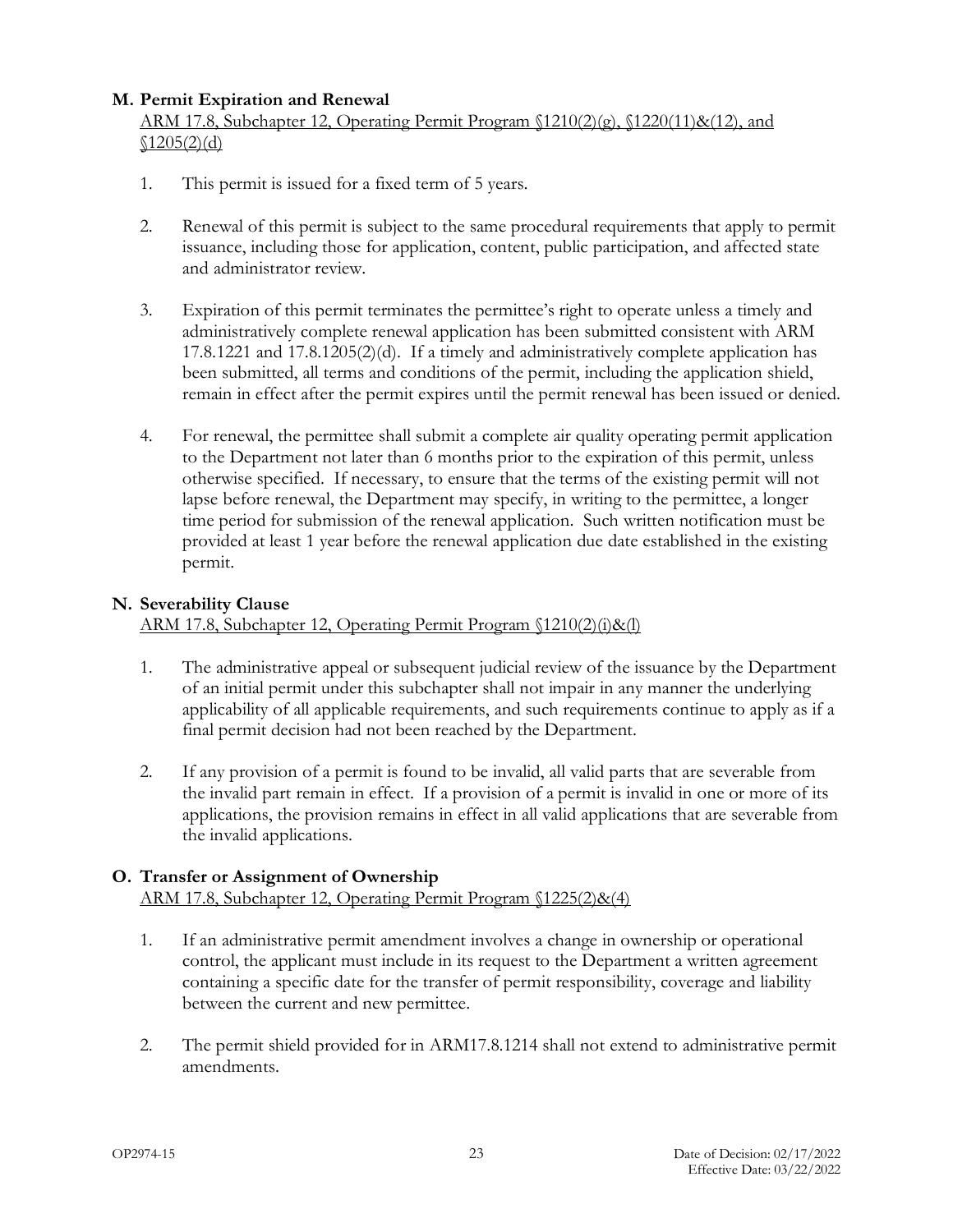#### **P. Emissions Trading, Marketable Permits, Economic Incentives** ARM 17.8, Subchapter 12, Operating Permit Program §1226(2)

Notwithstanding ARM 17.8.1226(1) and (7), minor air quality operating permit modification procedures may be used for permit modifications involving the use of economic incentives, marketable permits, emissions trading, and other similar approaches, to the extent that such minor permit modification procedures are explicitly provided for in the Montana State Implementation Plan or in applicable requirements promulgated by the administrator.

## **Q. No Property Rights Conveyed**

ARM 17.8, Subchapter 12, Operating Permit Program §1210(2)(d)

This permit does not convey any property rights of any sort, or any exclusive privilege.

#### **R. Testing Requirements**

ARM 17.8, Subchapter 1, General Provisions §105

The permittee shall comply with ARM 17.8.105.

#### **S. Source Testing Protocol**

ARM 17.8, Subchapter 1, General Provisions §106

The permittee shall comply with ARM 17.8.106.

#### **T. Malfunctions**

ARM 17.8, Subchapter 1, General Provisions §110

The permittee shall comply with ARM 17.8.110.

#### **U. Circumvention**

ARM 17.8, Subchapter 1, General Provisions §111

The permittee shall comply with ARM 17.8.111.

#### **V. Motor Vehicles** ARM 17.8, Subchapter 3, Emission Standards §325

The permittee shall comply with ARM 17.8.325.

#### **W. Annual Emissions Inventory**

ARM 17.8, Subchapter 5, Air Quality Permit Application, Operation and Open Burning Fees §505 (STATE ONLY)

The permittee shall supply the Department with annual production and other information for all emission units necessary to calculate actual or estimated actual amount of air pollutants emitted during each calendar year. Information shall be gathered on a calendar-year basis and submitted to the Department by the date required in the emission inventory request, unless otherwise specified in this permit. Information shall be in the units required by the Department.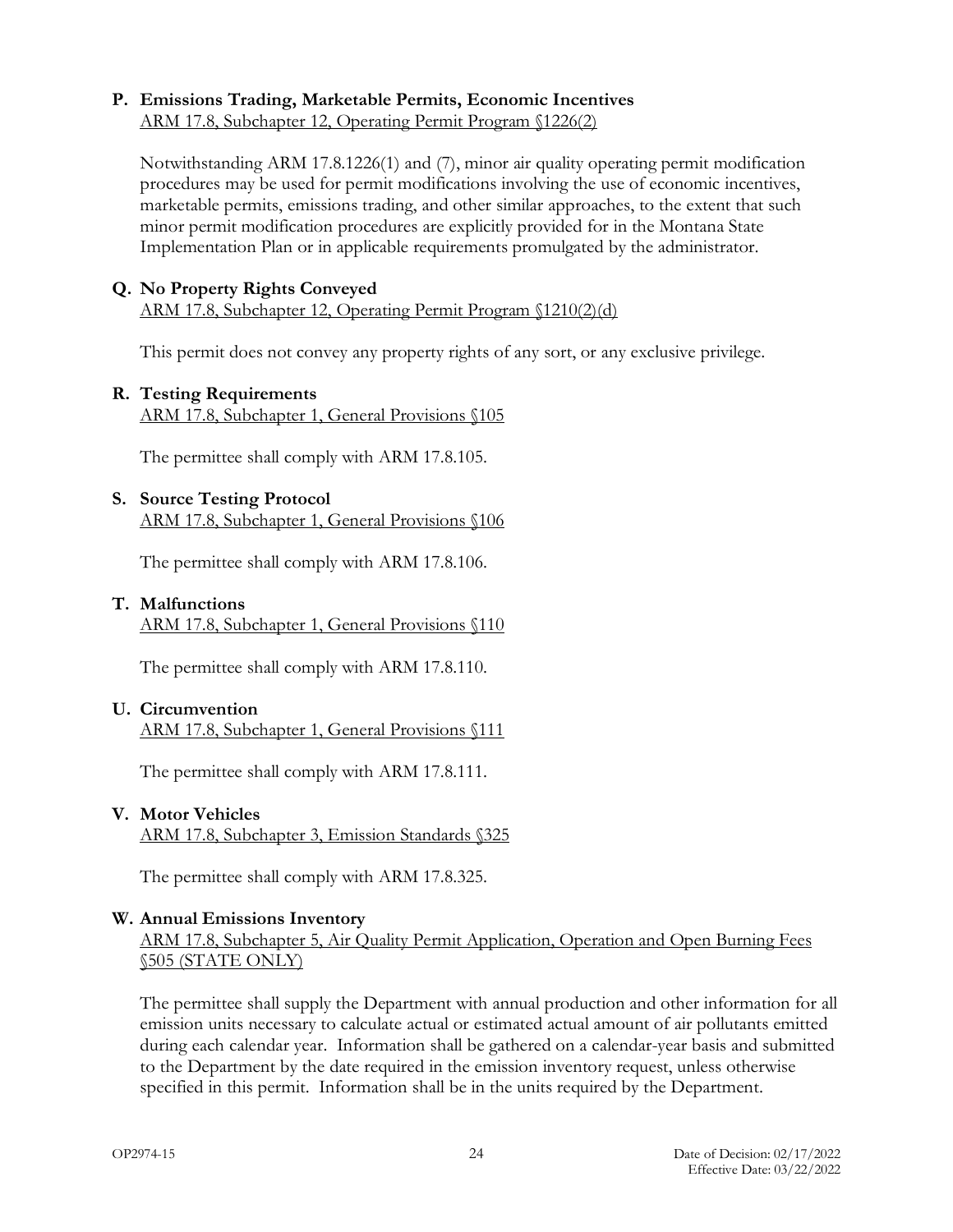#### **X. Open Burning** ARM 17.8, Subchapter 6, Open Burning §604, 605 and 606

The permittee shall comply with ARM 17.8.604, 605 and 606.

#### **Y. Montana Air Quality Permits**

ARM 17.8, Subchapter 7, Permit, Construction and Operation of Air Contaminant Sources §745 and 764

- 1. Except as specified, no person shall construct, install, modify or use any air contaminant source or stack associated with any source without first obtaining a permit from the Department or Board. A permit is not required for those sources or stacks as specified by ARM  $17.8.744(1)(a)-(k)$ .
- 2. The permittee shall comply with ARM 17.8.743, 744, 745, 748, and 764.
- 3. ARM 17.8.745(1) specifies de minimis changes as construction or changed conditions of operation at a facility holding a Montana Air Quality Permit (MAQP) issued under Chapter 8 that does not increase the facility's potential to emit by more than 5 tons per year of any pollutant, except:
	- a. Any construction or changed condition that would violate any condition in the facility's existing MAQP or any applicable rule contained in Chapter 8 is prohibited, except as provided in ARM 17.8.745(2);
	- b. Any construction or changed conditions of operation that would qualify as a major modification under Subchapters 8, 9 or 10 of Chapter 8;
	- c. Any construction or changed condition of operation that would affect the plume rise or dispersion characteristic of emissions that would cause or contribute to a violation of an ambient air quality standard or ambient air increment as defined in ARM 17.8.804;
	- d. Any construction or improvement project with a potential to emit more than 15 tons per year may not be artificially split into smaller projects to avoid Montana Air Quality Permitting; or
	- e. Emission reductions obtained through offsetting within a facility are not included when determining the potential emission increase from construction or changed conditions of operation, unless such reductions are made federally enforceable.
- 4. Any facility making a de minimis change pursuant to ARM 17.8.745(1) shall notify the Department if the change would include a change in control equipment, stack height, stack diameter, stack gas temperature, source location or fuel specifications, or would result in an increase in source capacity above its permitted operation or the addition of a new emission unit. The notice must be submitted, in writing, 10 days prior to start up or use of the proposed de minimis change, or as soon as reasonably practicable in the event of an unanticipated circumstance causing the de minimis change, and must include the information requested in ARM 17.8.745(1).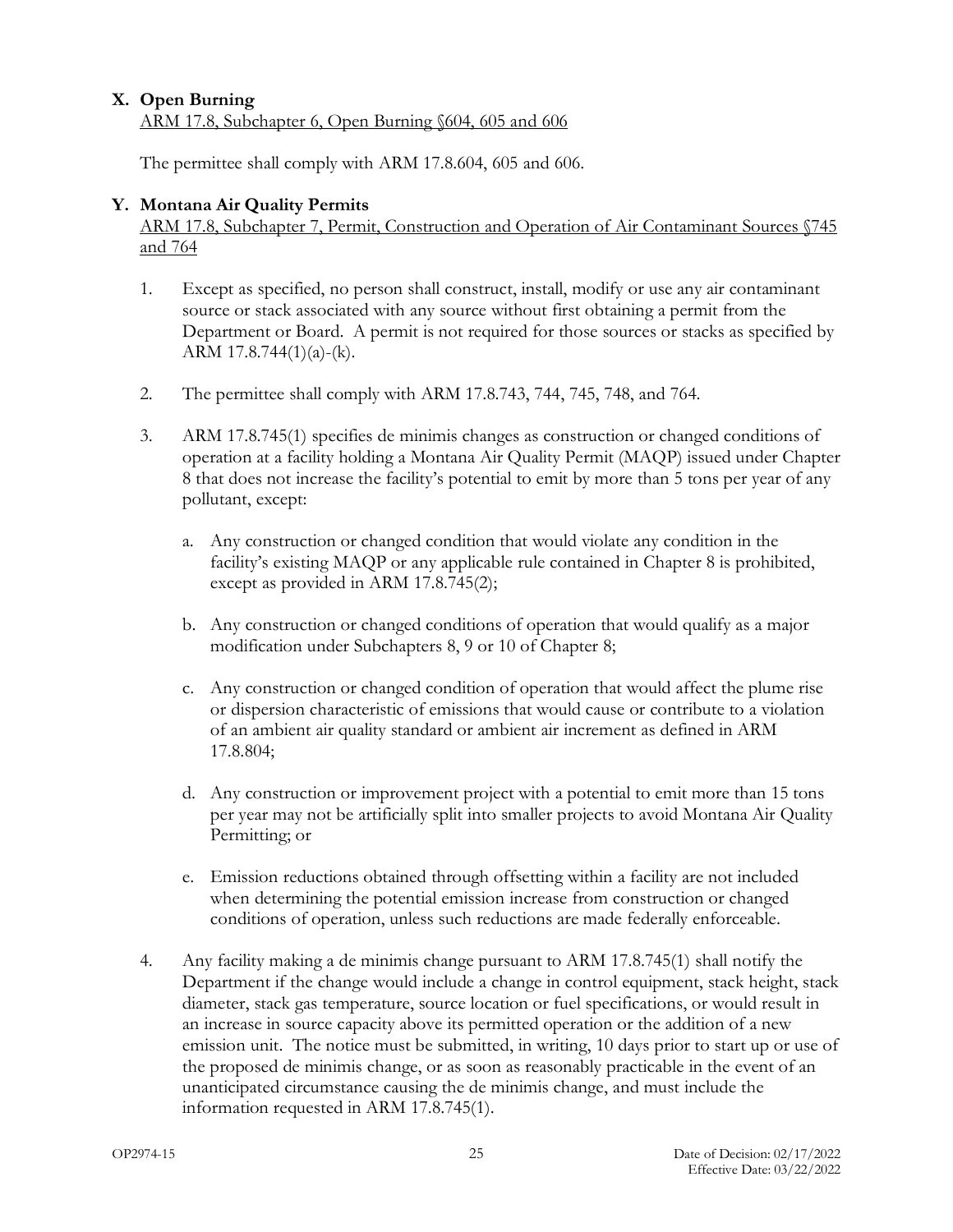#### **Z. National Emission Standard for Asbestos** 40 CFR, Part 61, Subpart M

The permittee shall not conduct any asbestos abatement activities except in accordance with 40 CFR 61, Subpart M (National Emission Standard for Hazardous Air Pollutants for Asbestos).

#### **AA. Asbestos**

ARM 17.74, Subchapter 3, General Provisions and Subchapter 4, Fees

The permittee shall comply with ARM 17.74.301, *et seq.*, and ARM 17.74.401, *et seq*. (State only)

#### **BB. Stratospheric Ozone Protection – Servicing of Motor Vehicle Air Conditioners** 40 CFR, Part 82, Subpart B

If the permittee performs a service on motor vehicles and this service involves ozone-depleting substance/refrigerant in the motor vehicle air conditioner (MVAC), the permittee is subject to all the applicable requirements as specified in 40 CFR 82, Subpart B.

#### **CC. Stratospheric Ozone Protection – Recycling and Emission Reductions** 40 CFR, Part 82, Subpart F

The permittee shall comply with the standards for recycling and emission reductions in 40 CFR 82, Subpart F, except as provided for MVACs in Subpart B:

- 1. Persons opening appliances for maintenance, service, repair, or disposal must comply with the required practices pursuant to §82.156;
- 2. Equipment used during the maintenance, service, repair or disposal of appliances must comply with the standards for recycling and recovery equipment pursuant to §82.158;
- 3. Persons performing maintenance, service, repair or disposal of appliances must be certified by an approved technical certification program pursuant to §82.161;
- 4. Persons disposing of small appliances, MVACs and MVAC-like (as defined at §82.152) appliances must comply with recordkeeping requirements pursuant to §82.166;
- 5. Persons owning commercial or industrial process refrigeration equipment must comply with the leak repair requirements pursuant to  $82.156$ ; and
- 6. Owners/operators of appliances normally containing 50 or more pounds of refrigerant must keep records of refrigerant purchased and added to such appliances pursuant to §82.166.

#### **DD.Emergency Episode Plan**

The permittee shall comply with the requirements contained in Chapter 9.7 of the State of Montana Air Quality Control Implementation Plan.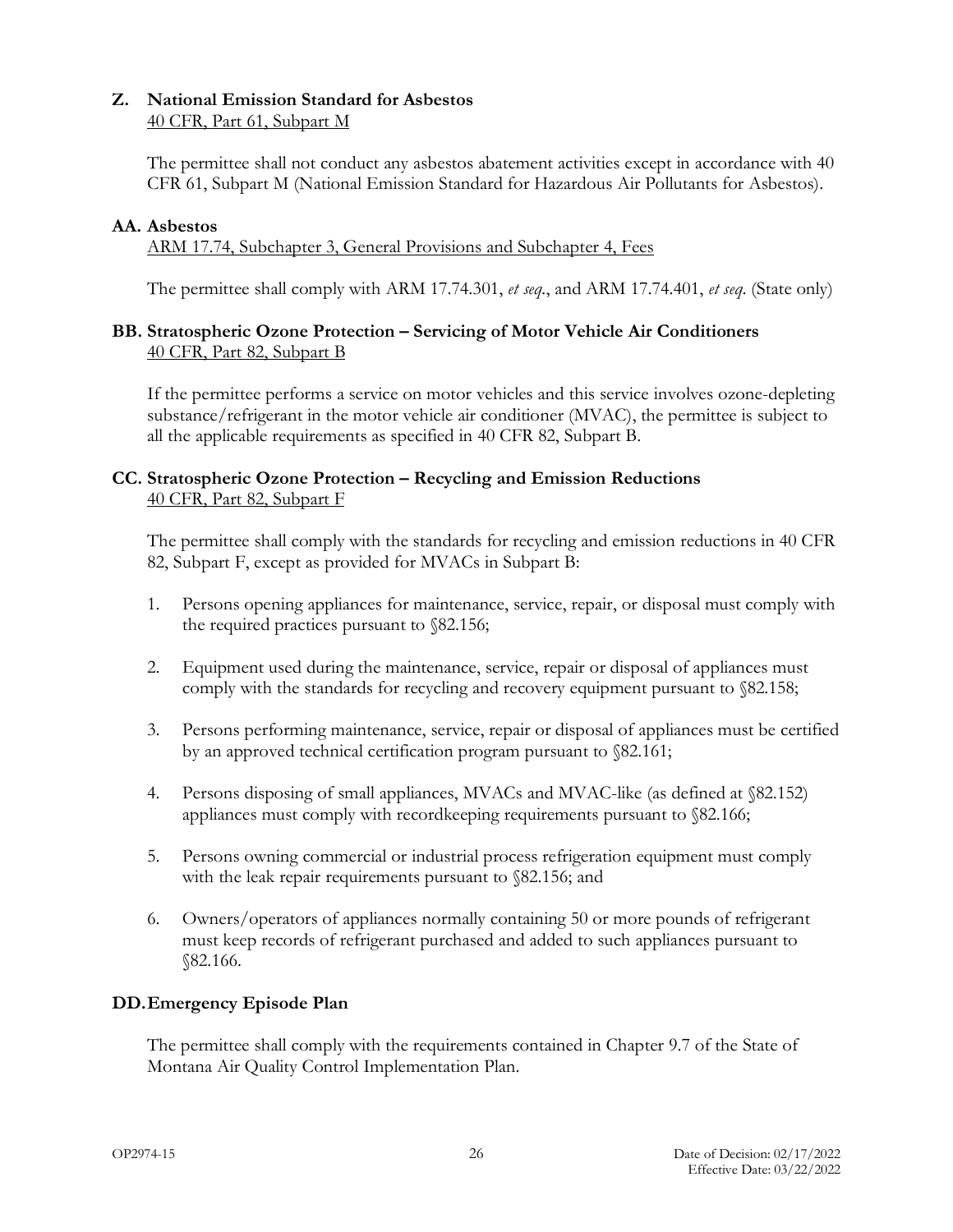Each major source emitting 100 tons per year located in a Priority I Air Quality Control Region, shall submit to the Department a legally enforceable Emergency Episode Action Plan (EEAP) that details how the source will curtail emissions during an air pollutant emergency episode. The industrial EEAP shall be in accordance with the Department's EEAP and shall be submitted according to a timetable developed by the Department, following Priority I reclassification.

#### **EE. Definitions**

Terms not otherwise defined in this permit or in the Definitions and Abbreviations Appendix of this permit, shall have the meaning assigned to them in the referenced regulations.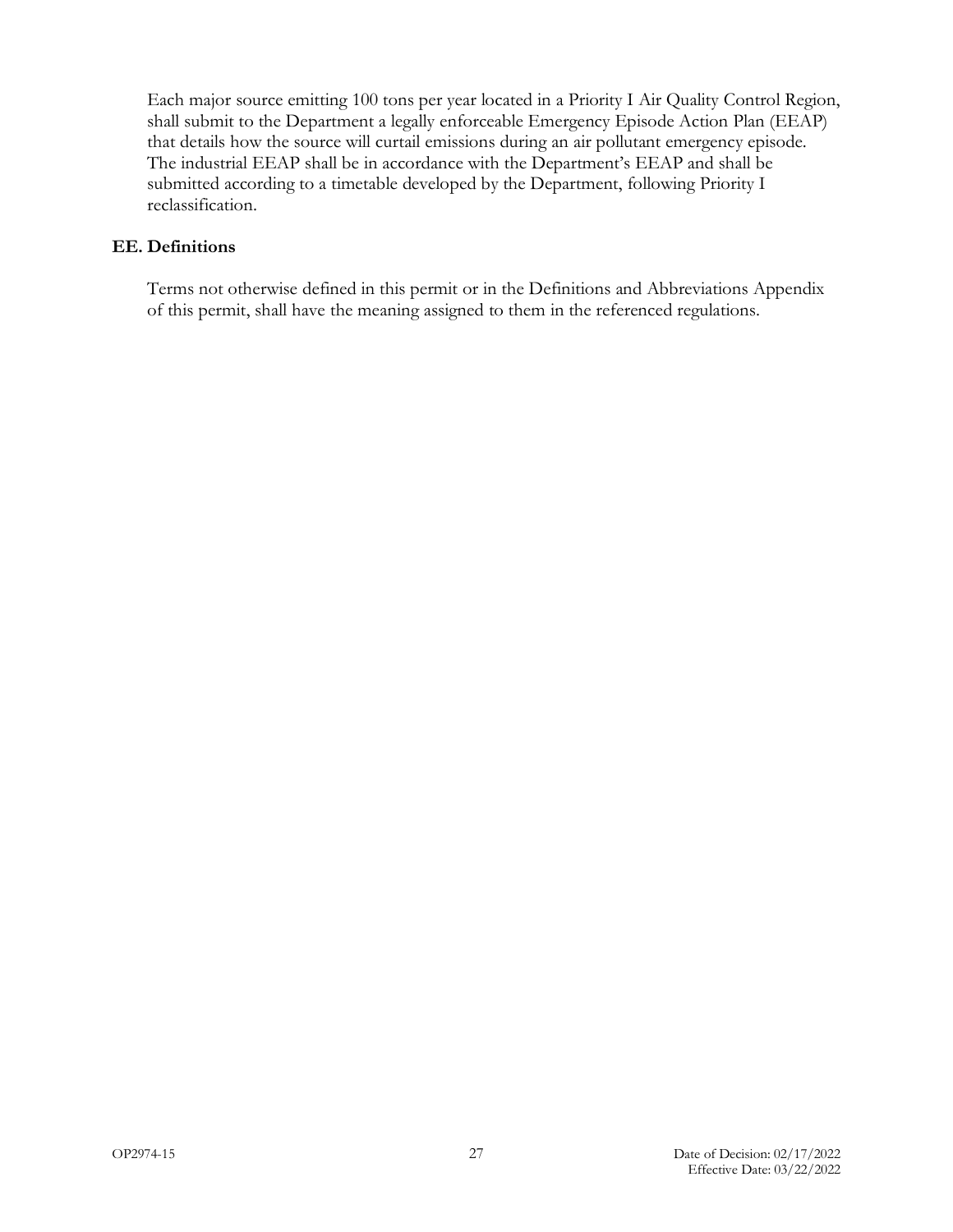## **APPENDICES**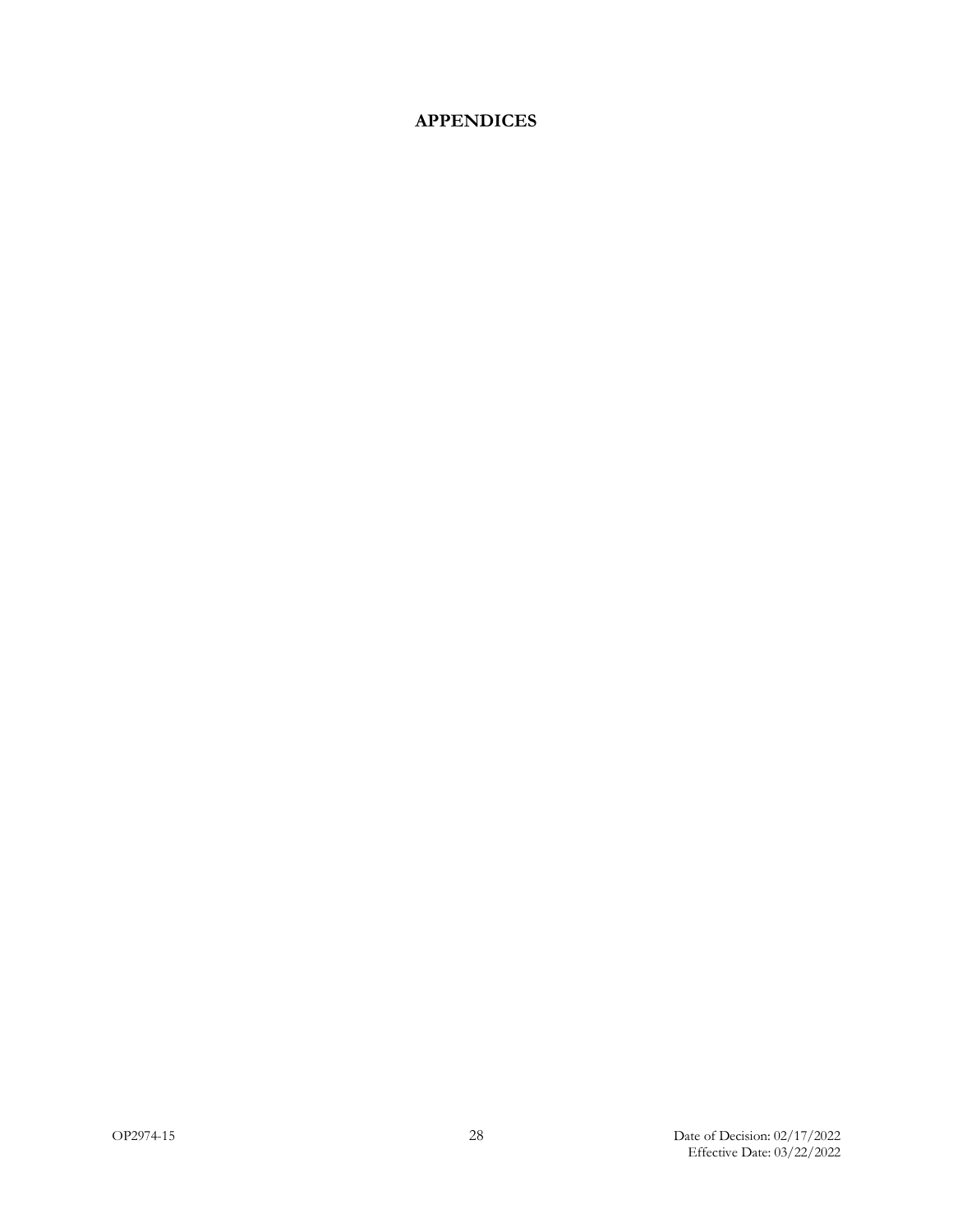#### **Appendix A INSIGNIFICANT EMISSION UNITS**

**Disclaimer:** The information in this appendix is not State or Federally enforceable, but is presented to assist NBPL, the permitting authority, inspectors, and the public.

Pursuant to ARM 17.8.1201(22)(a), an insignificant emission unit means any activity or emissions unit located within a source that: (i) has a potential to emit less than 5 tons per year of any regulated pollutant; (ii) has a potential to emit less than 500 pounds per year of lead; (iii) has a potential to emit less than 500 pounds per year of hazardous air pollutants listed pursuant to Section 7412 (b) of the FCAA; and (iv) is not regulated by an applicable requirement, other than a generally applicable requirement that applies to all emission units subject to Subchapter 12.

#### **List of Insignificant Activities:**

The following table of insignificant sources and/or activities was provided by NBPL.

| <b>Emissions Unit ID</b> | Description                               |
|--------------------------|-------------------------------------------|
| IEU01                    | 1.67 MMBtu/Hr Boiler                      |
| IEU02                    | In-plant vehicle traffic                  |
| IEU03                    | Fugitive and Miscellaneous Emissions (gas |
|                          | vents, blowdowns, etc.)                   |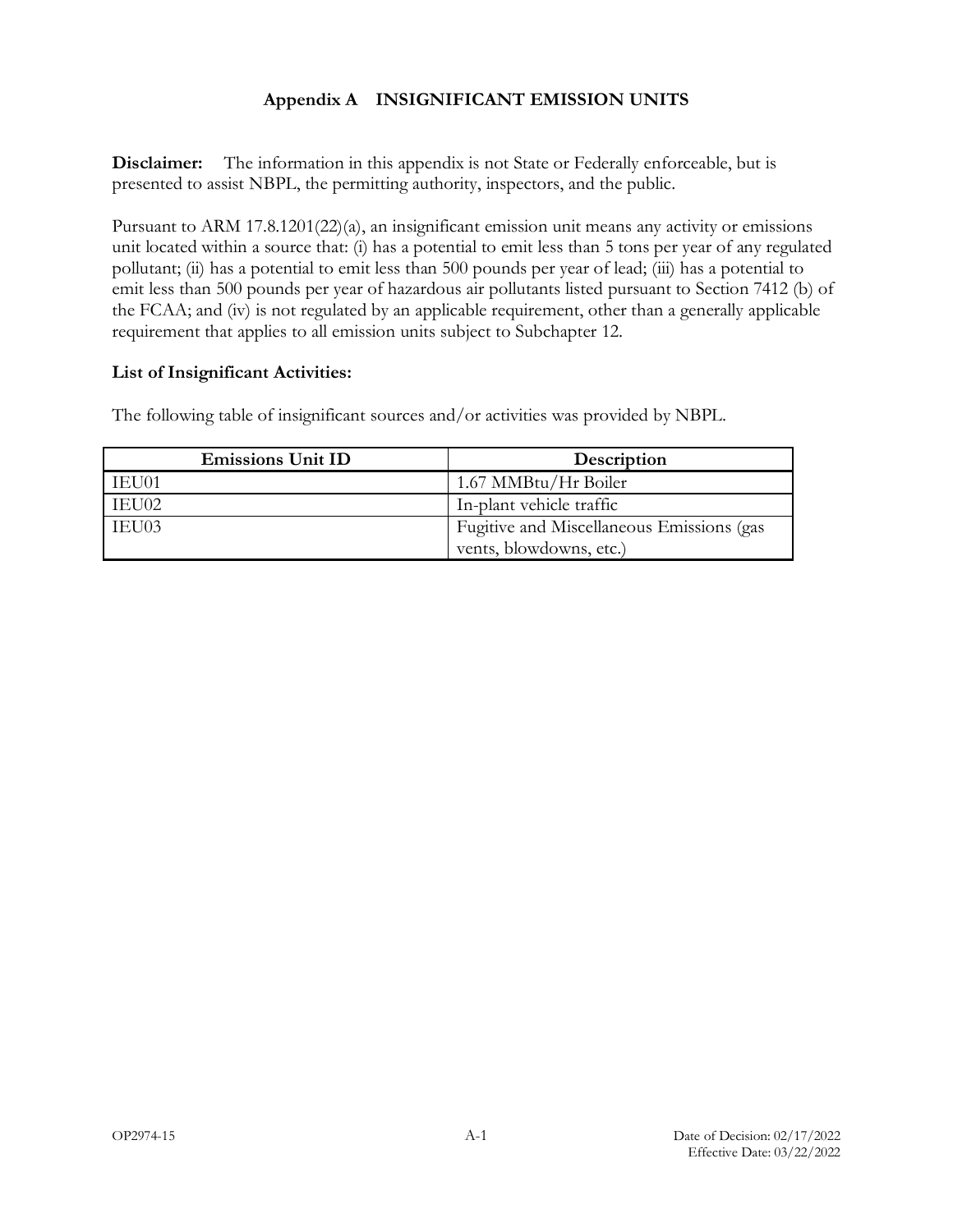#### **Appendix B DEFINITIONS and ABBREVIATIONS**

**"Act"** means the Clean Air Act, as amended, 42 U.S. 7401, *et seq*.

**"Administrative permit amendment"** means an air quality operating permit revision that:

- (a) corrects typographical errors;
- (b) identifies a change in the name, address or phone number of any person identified in the air quality operating permit, or identifies a similar minor administrative change at the source;
- (c) requires more frequent monitoring or reporting by NBPL;
- (d) requires changes in monitoring or reporting requirements that the Department deems to be no less stringent than current monitoring or reporting requirements;
- (e) allows for a change in ownership or operational control of a source if the Department has determined that no other change in the air quality operating permit is necessary, consistent with ARM 17.8.1225; or
- (f) incorporates any other type of change which the Department has determined to be similar to those revisions set forth in (a)-(e), above.

**"Applicable requirement"** means all of the following as they apply to emission units in a source requiring an air quality operating permit (including requirements that have been promulgated or approved by the Department or the administrator through rule making at the time of issuance of the air quality operating permit, but have future-effective compliance dates, provided that such requirements apply to sources covered under the operating permit):

- (a) any standard, rule, or other requirement, including any requirement contained in a consent decree or judicial or administrative order entered into or issued by the Department, that is contained in the Montana state implementation plan approved or promulgated by the administrator through rule making under Title I of the FCAA;
- (b) any federally enforceable term, condition or other requirement of any Montana Air Quality Permit issued by the Department under Subchapters 7, 8, 9 and 10 of this chapter, or pursuant to regulations approved or promulgated through rule making under Title I of the FCAA, including parts C and D;
- (c) any standard or other requirement under Section 7411 of the FCAA, including Section 7411(d);
- (d) any standard or other requirement under Section 7412 of the FCAA, including any requirement concerning accident prevention under Section 7412(r)(7), but excluding the contents of any risk management plan required under Section 7412(r);
- (e) any standard or other requirement of the acid rain program under Title IV of the FCAA or regulations promulgated thereunder;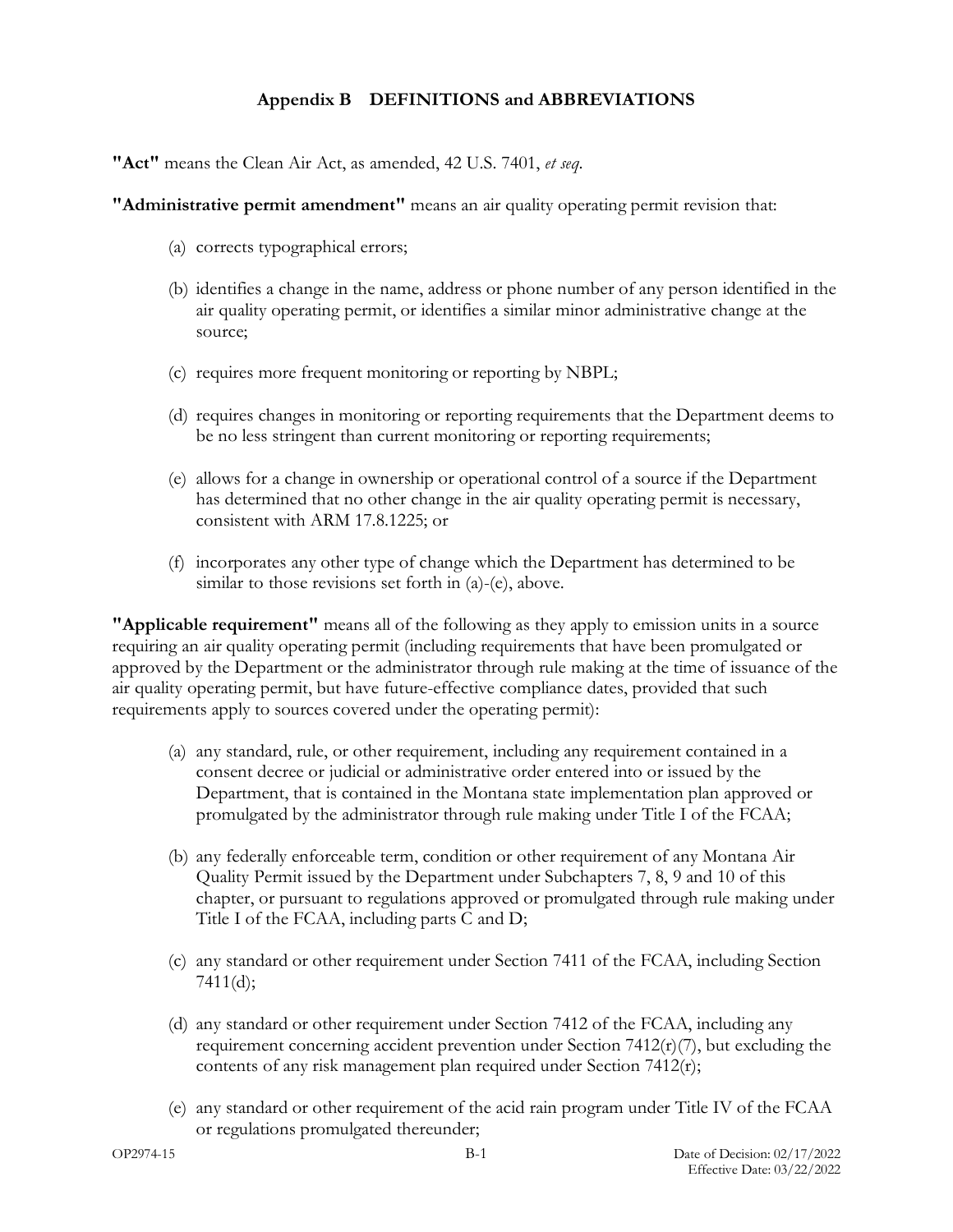- (f) any requirements established pursuant to Section 7661c(b) or Section 7414(a)(3) of the FCAA;
- (g) any standard or other requirement governing solid waste incineration, under Section 7429 of the FCAA;
- (h) any standard or other requirement for consumer and commercial products, under Section 7511b(e) of the FCAA;
- (i) any standard or other requirement for tank vessels, under Section 7511b(f) of the FCAA;
- (j) any standard or other requirement of the regulations promulgated to protect stratospheric ozone under Title VI of the FCAA, unless the administrator determines that such requirements need not be contained in an air quality operating permit;
- (k) any national ambient air quality standard or increment or visibility requirement under part C of Title I of the FCAA, but only as it would apply to temporary sources permitted pursuant to Section 7661c(e) of the FCAA; or
- (l) any federally enforceable term or condition of any air quality open burning permit issued by the Department under Subchapter 6.

**"Department"** means the Montana Department of Environmental Quality.

**"Emissions unit"** means any part or activity of a stationary source that emits or has the potential to emit any regulated air pollutant or any pollutant listed under Section 7412(b) of the FCAA. This term is not meant to alter or affect the definition of the term "unit" for purposes of Title IV of the FCAA.

**"FCAA"** means the Federal Clean Air Act, as amended.

**"Federally enforceable"** means all limitations and conditions which are enforceable by the administrator, including those requirements developed pursuant to 40 CFR Parts 60 and 61, requirements within the Montana state implementation plan, and any permit requirement established pursuant to 40 CFR 52.21 or under regulations approved pursuant to 40 CFR 51, Subpart I, including operating permits issued under an EPA approved program that is incorporated into the Montana state implementation plan and expressly requires adherence to any permit issued under such program.

**"Fugitive emissions"** means those emissions which could not reasonably pass through a stack, chimney, vent, or other functionally equivalent opening.

**"General air quality operating permit"** or **"general permit"** means an air quality operating permit that meets the requirements of ARM 17.8.1222, covers multiple sources in a source category, and is issued in lieu of individual permits being issued to each source.

**"Hazardous air pollutant"** means any air pollutant listed as a hazardous air pollutant pursuant to Section 112(b) of the FCAA.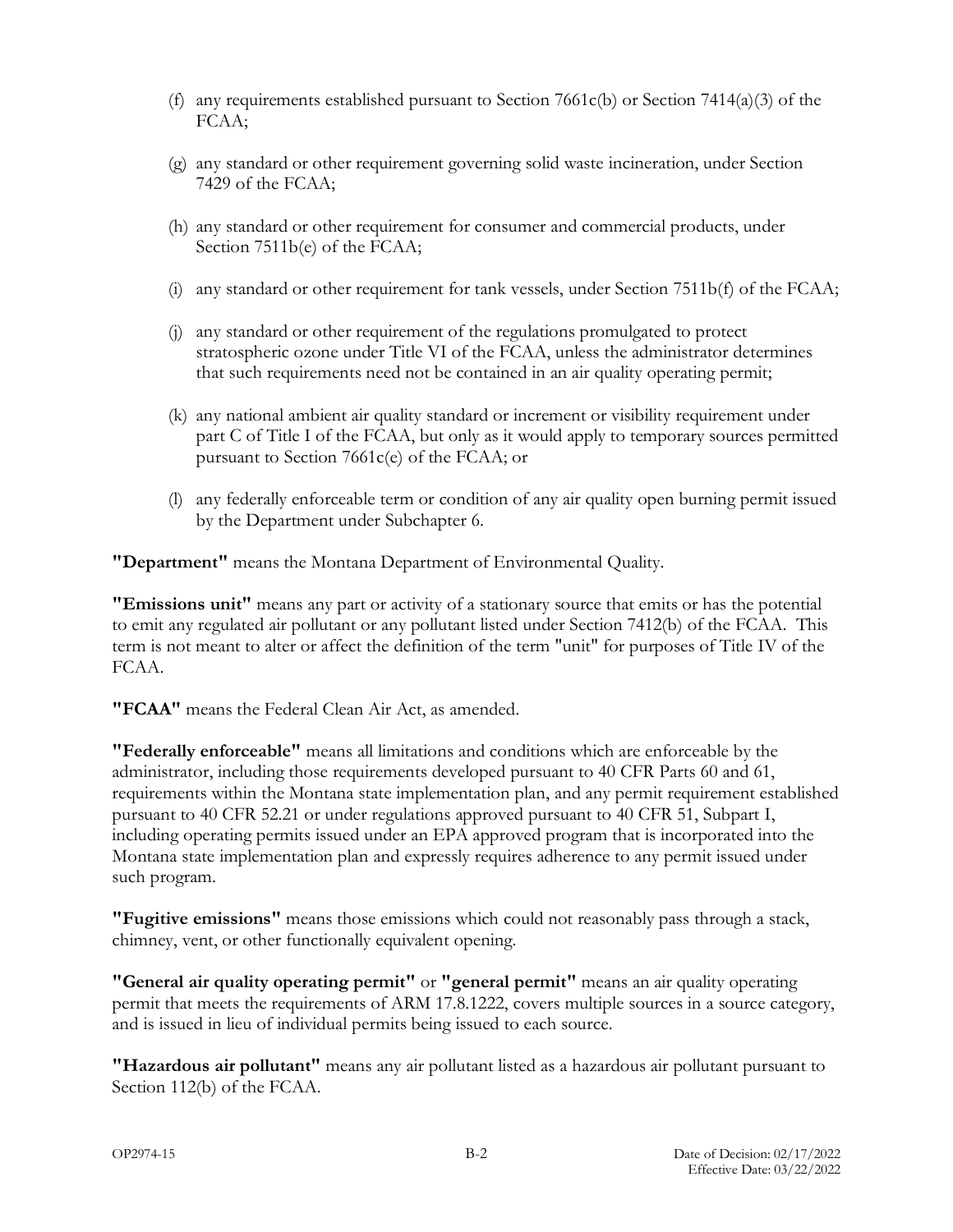**"Non-federally enforceable requirement"** means the following as they apply to emission units in a source requiring an air quality operating permit:

- (a) any standard, rule, or other requirement, including any requirement contained in a consent decree, or judicial or administrative order entered into or issued by the Department, that is not contained in the Montana state implementation plan approved or promulgated by the administrator through rule making under Title I of the FCAA;
- (b) any term, condition or other requirement contained in any Montana Air Quality Permit issued by the Department under Subchapters 7, 8, 9 and 10 of this chapter that is not federally enforceable;
- (c) does not include any Montana ambient air quality standard contained in Subchapter 2 of this chapter.

**"Permittee"** means the owner or operator of any source subject to the permitting requirements of this subchapter, as provided in ARM 17.8.1204, that holds a valid air quality operating permit or has submitted a timely and complete permit application for issuance, renewal, amendment, or modification pursuant to this subchapter.

**"Regulated air pollutant"** means the following:

- (a) nitrogen oxides or any volatile organic compounds;
- (b) any pollutant for which a national ambient air quality standard has been promulgated;
- (c) any pollutant that is subject to any standard promulgated under Section 7411 of the FCAA;
- (d) any Class I or II substance subject to a standard promulgated under or established by Title VI of the FCAA; or
- (e) any pollutant subject to a standard or other requirement established or promulgated under Section 7412 of the FCAA, including but not limited to the following:
	- (i) any pollutant subject to requirements under Section  $7412(j)$  of the FCAA. If the administrator fails to promulgate a standard by the date established in Section 7412(e) of the FCAA, any pollutant for which a subject source would be major shall be considered to be regulated on the date 18 months after the applicable date established in Section 7412(e) of the FCAA;
	- (ii) any pollutant for which the requirements of Section  $7412(g)(2)$  of the FCAA have been met but only with respect to the individual source subject to Section  $7412(g)(2)$ requirement.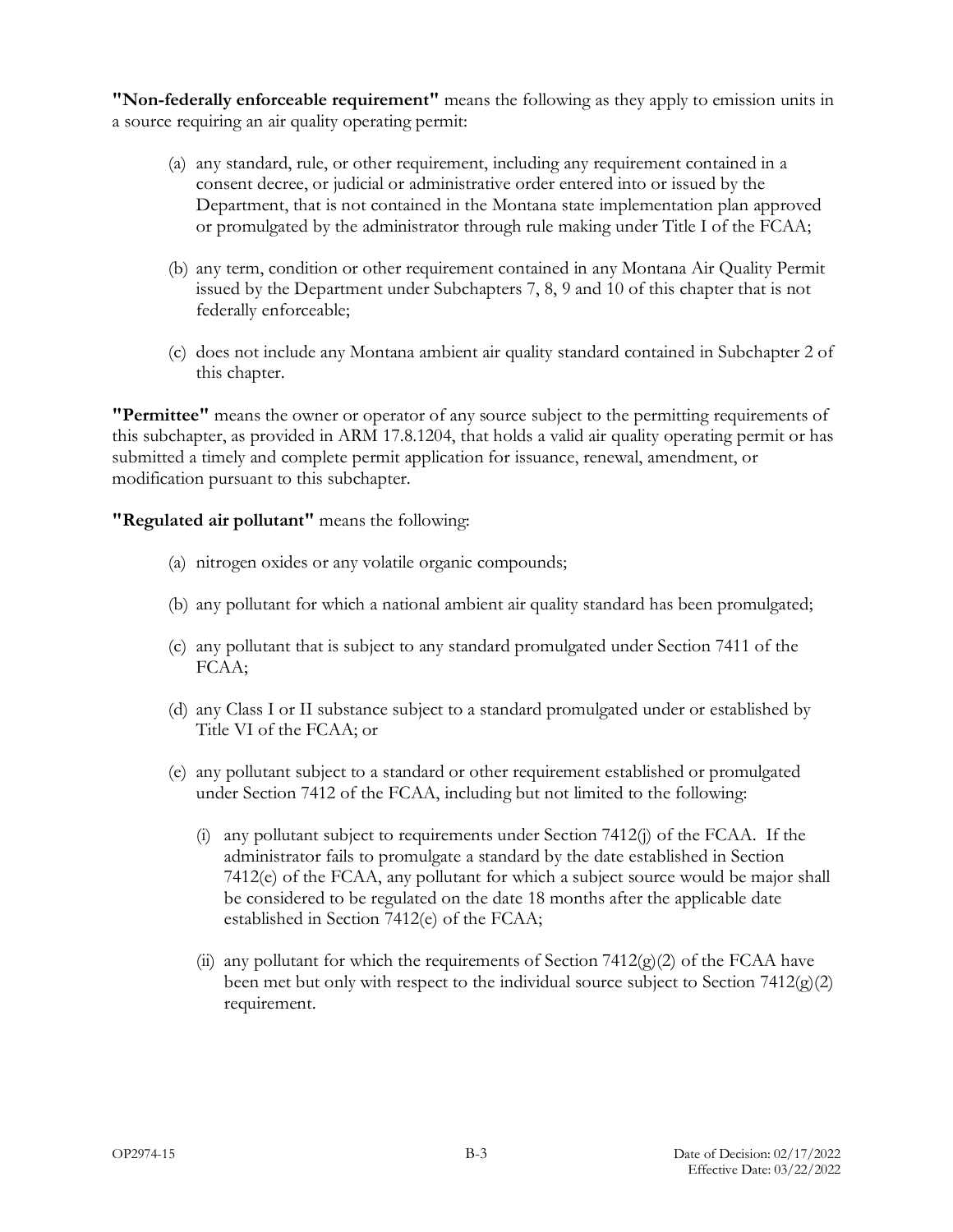#### **"Responsible official"** means one of the following:

- (a) For a corporation: a president, secretary, treasurer, or vice-president of the corporation in charge of a principal business function, or any other person who performs similar policy or decision-making functions for the corporation, or a duly authorized representative of such person if the representative is responsible for the overall operation of one or more manufacturing, production, or operating facilities applying for or subject to a permit and either:
	- (i) the facilities employ more than 250 persons or have gross annual sales or expenditures exceeding \$25 million (in second quarter 1980 dollars); or
	- (ii) the delegation of authority to such representative is approved in advance by the Department.
- (b) For a partnership or sole proprietorship: a general partner or the proprietor, respectively.
- (c) For a municipality, state, federal, or other public agency: either a principal executive officer or ranking elected official. For the purposes of this part, a principal executive officer of a federal agency includes the chief executive officer having responsibility for the overall operations of a principal geographic unit of the agency (e.g., a regional administrator of the environmental protection agency).
- (d) For affected sources: the designated representative in so far as actions, standards, requirements, or prohibitions under Title IV of the FCAA or the regulations promulgated thereunder are concerned, and the designated representative for any other purposes under this subchapter.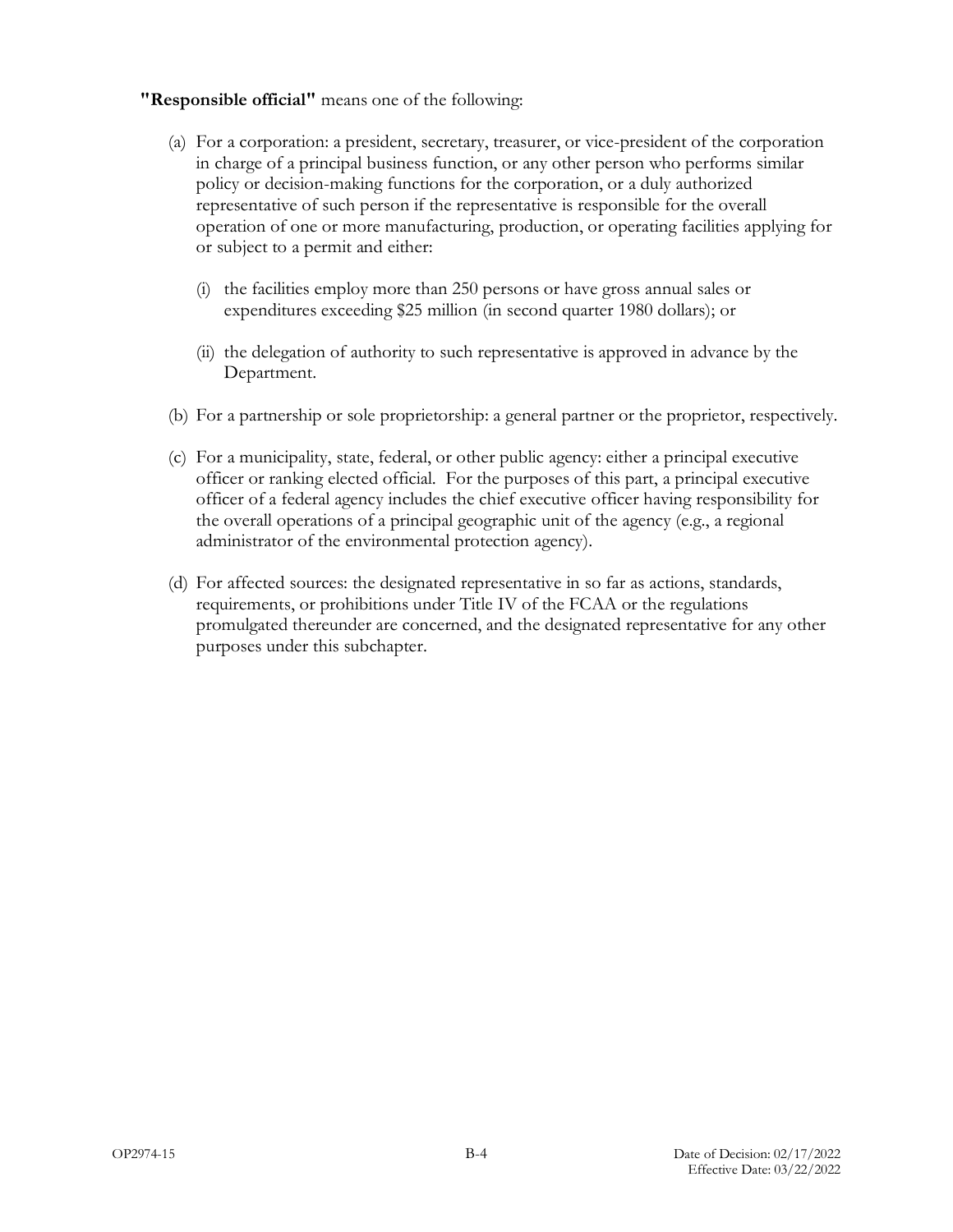#### **Abbreviations:**

| ARM             | Administrative Rules of Montana                                       |
|-----------------|-----------------------------------------------------------------------|
| <b>ASTM</b>     | American Society of Testing Materials                                 |
| <b>BACT</b>     | Best Available Control Technology                                     |
| bhp             | brake horsepower                                                      |
| BTU             | British Thermal Unit                                                  |
| <b>CFR</b>      | Code of Federal Regulations                                           |
| $\rm CO$        | carbon monoxide                                                       |
| DEQ             | Department of Environmental Quality                                   |
| dscf            | dry standard cubic foot                                               |
| dscfm           | dry standard cubic foot per minute                                    |
| <b>EEAP</b>     | Emergency Episode Action Plan                                         |
| EPA             | U.S. Environmental Protection Agency                                  |
| EPA Method      | Test methods contained in 40 CFR 60, Appendix A                       |
| EU              | emissions unit                                                        |
| <b>FCAA</b>     | Federal Clean Air Act                                                 |
| gr              | grains                                                                |
| <b>HAP</b>      | hazardous air pollutant                                               |
| <b>HHV</b>      | higher heater value                                                   |
| hp              | horsepower                                                            |
| IEU             | insignificant emissions unit                                          |
| LHV             | lower heating value                                                   |
| Mbdft           | thousand board feet                                                   |
| Method 5        | 40 CFR 60, Appendix A, Method 5                                       |
| Method 9        | 40 CFR 60, Appendix A, Method 9                                       |
| <b>MMBtu</b>    | million British Thermal Units                                         |
| NOx             | oxides of nitrogen                                                    |
| NO <sub>2</sub> | nitrogen dioxide                                                      |
| O <sub>2</sub>  | oxygen                                                                |
| Pb              | lead                                                                  |
| PM              | particulate matter                                                    |
| $PM_{10}$       | particulate matter with an aerodynamic diameter of 10 microns or less |
| $PPM_{vd}$      | parts per million on a dry volumetric basis                           |
| psi             | pounds per square inch                                                |
| scf             | standard cubic feet                                                   |
| SІС             | Source Industrial Classification                                      |
| SO <sub>2</sub> | sulfur dioxide                                                        |
| SOx             | oxides of sulfur                                                      |
| tpy             | tons per year                                                         |
| U.S.C.          | <b>United States Code</b>                                             |
| VE              | visible emissions                                                     |
| <b>VOC</b>      | volatile organic compound                                             |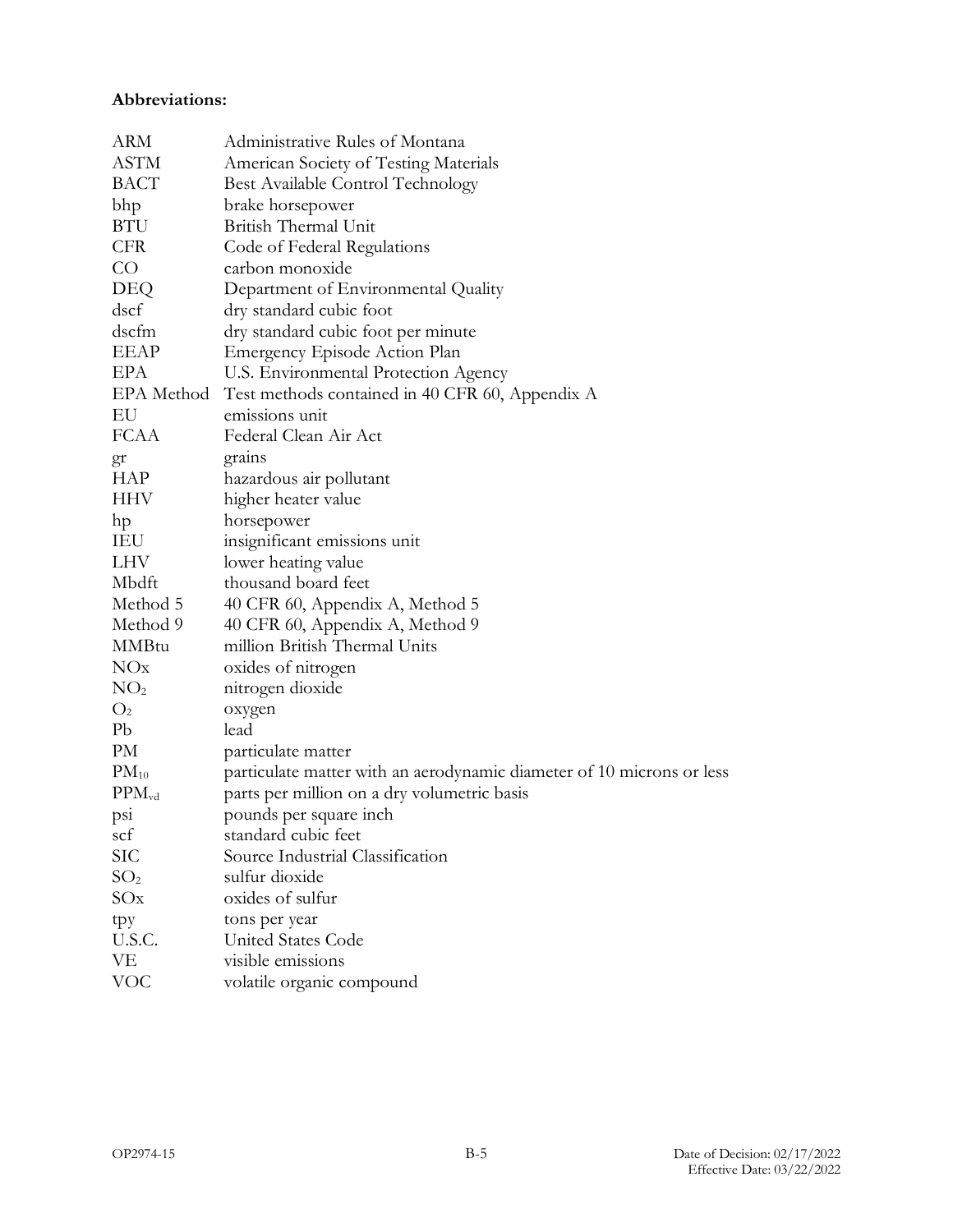#### **Appendix C NOTIFICATION ADDRESSES**

Compliance Notifications:

Montana Department of Environmental Quality Air, Energy & Mining Division Air Quality Bureau P.O. Box 200901 Helena, MT 59620-0901

United States EPA Air Program Coordinator Region VIII, Montana Office 10 W. 15th Street, Suite 3200 Helena, MT 59626

Permit Modifications:

Montana Department of Environmental Quality Air, Energy & Mining Division Air Quality Bureau P.O. Box 200901 Helena, MT 59620-0901

Office of Partnerships and Regulatory Assistance Air and Radiation Program US EPA Region VIII 8P-AR 1595 Wynkoop Street Denver, CO 80202-1129